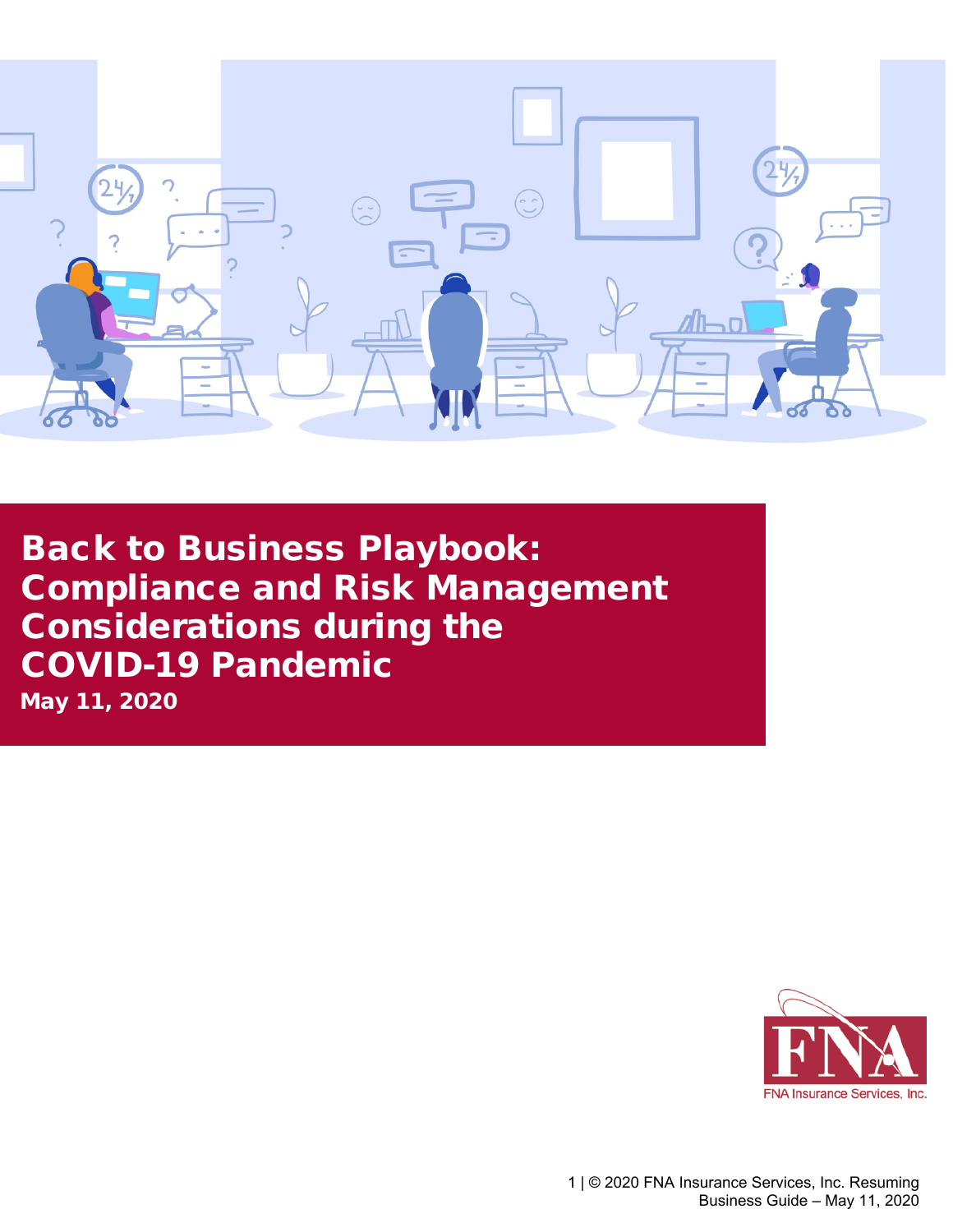# **Table of Contents**

| I.      |  |
|---------|--|
| А.      |  |
| В.      |  |
| C.      |  |
| D.      |  |
| Ε.      |  |
| Ⅱ.      |  |
| $A_{1}$ |  |
| В.      |  |
| C.      |  |
| D.      |  |
| Ш.      |  |
| А.      |  |
| В.      |  |
| IV.     |  |
| Α.      |  |
| В.      |  |
| C.      |  |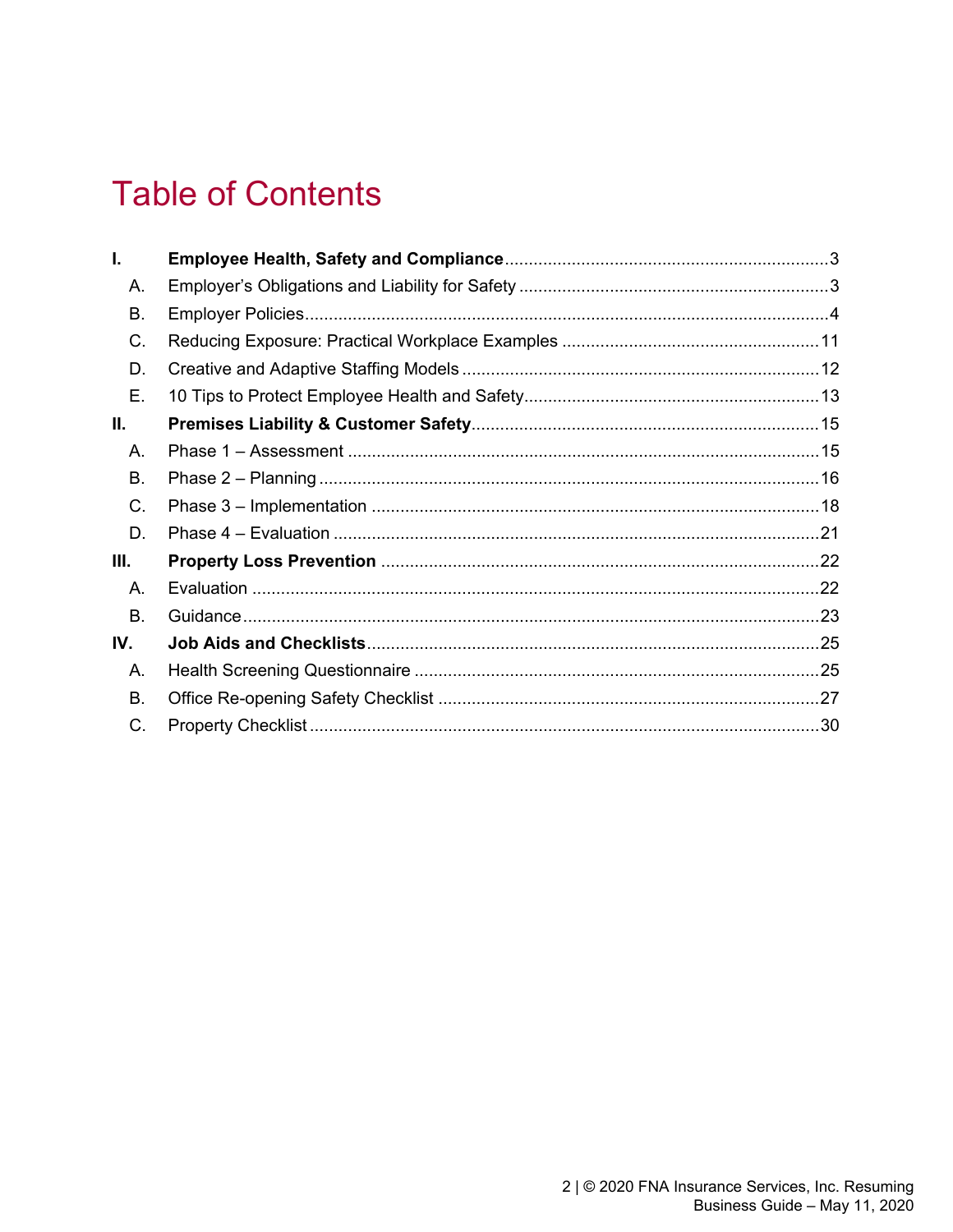**The COVID-19 pandemic challenges all aspects of work. As businesses attempt to return to work, there are many new liability risks and employer obligations to consider. How an employer assesses, implements, and communicates new policies and procedures will have a lasting impact on employee productivity, engagement, and commitment.**

We have developed this playbook to assist clients in developing their risk mitigation strategy and coverage-specific issues related to people, property, and loss prevention. The team is available to help clients navigate the uncharted and uncertain territory ahead.

# **I. Employee Health, Safety and Compliance**

As state and local officials begin to loosen and lift restrictions, employers want to return employees to the workplace or continue managing the essential employees who have remained at work. Each federal agency charged with the health and safety of workers has issued new guidance regarding employee relations and business operations in the COVID-19 crisis. Employers must develop and implement strategies for employee safety, legal liabilities, and planning for future setbacks or changes in requirements.

Reduce anxiety by consistently implementing policies and procedures. Additionally, employers should provide clear and regular communication about working conditions along with any scientific, public policy, and/or medical guidance changes.

## **A. Employer's Obligations and Liability for Safety**

The OSHA General Duty Clause states that each employer:

- 1) shall furnish to each employee, employment and a place of employment which are free from recognized hazards that are causing or are likely to cause death or serious physical harm to his employees;
- 2) shall comply with occupational safety and health standards promulgated under this Act.

Each employer must comply with occupational safety and health standards pursuant to the General Duty Clause which are applicable to the employee's own actions and conduct.

In addition to the OSHA obligations, employers may also face liability from employees seeking compensation. In most situations, employers believe an employee who experiences an injury or illness in the workplace may be covered by workers' compensation insurance. However, workers' compensation generally does not respond to a pandemic unless there is demonstrable proof that the condition was solely contracted within the course and scope of the job duties. For example, most workers' compensation carriers have agreed that first-responders and healthcare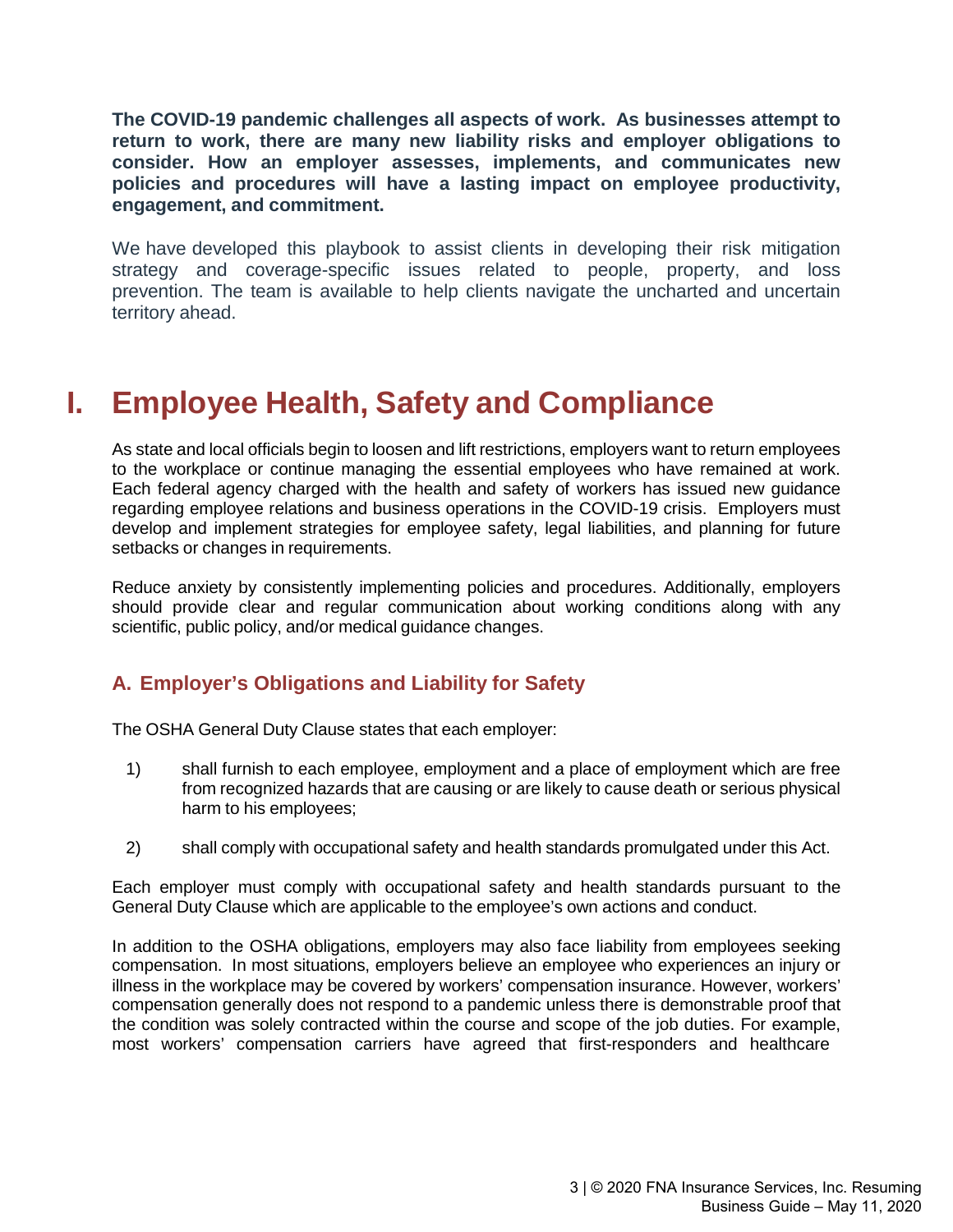professionals would likely receive coverage for a COVID-19 claim, but this will vary from state to state.<sup>1</sup>

Most workers' compensation state statutes include a provision called the "exclusive remedy" provision. The exclusive remedy provision provides that an employee's only course of action and remediation is through the workers' compensation claims process unless the employee experiences retaliation by the employer.

Because workers' compensation carriers may not cover COVID-19 cases, the exclusive remedy provision does not apply and employee-litigants (and their attorneys) are free to pursue other legal causes of action (absent any state statutes to the contrary). Consequently, one area of litigation that appears to be gaining traction is employer negligence. Recently, cases have been filed against employers arguing that the employer did not act reasonably to provide a safe working environment to their employees. Most recently, in a case filed against Wal-Mart, the plaintiffemployee's estate claimed that Wal-Mart did not provide Personal Protective Equipment (PPE) to its employees, did not provide cleaning or disinfectant products, and did not pre-screen workers to prevent the transmission of the virus. It is likely there will be more litigation like this alleging negligence by the employer.

It's important that employers understand their obligations and their rights to mitigate and manage the risk of working in the new COVID-19 environment.

## **B. Employer Policies**

Employers should consider creating new policies and standards of conduct for employees in the workplace related to COVID-19. More specifically, employers should set forth clear rules, processes, and expectations for employee behavior.

New policies may include:

- 1) Standards of conduct including handwashing, hand sanitizing, sharing of equipment, dissemination of hard-copy documents, donning and doffing of PPE, social distancing, and workstation cleaning and disinfecting
- 2) Details and consequences regarding prohibited conduct and failure to comply with the standards of conduct such as coming to work with COVID-19 symptoms, failure to socially distance in the workplace, failure to wear and utilize PPE, and failure to disinfect/clean working areas and equipment
- 3) Rules regarding entering and exiting the building to ensure social distancing for example only two people in an elevator at one time and/or the requirement to wash one's hands before entering the office or workspace

<span id="page-3-0"></span><sup>1</sup> For those states that are part of the NCCI (National Council on Compensation Insurance), refer to the latest information at: [https://www.ncci.com/.](https://www.ncci.com/) For other states or provinces, refer to that jurisdiction's Department of Labor website for guidance.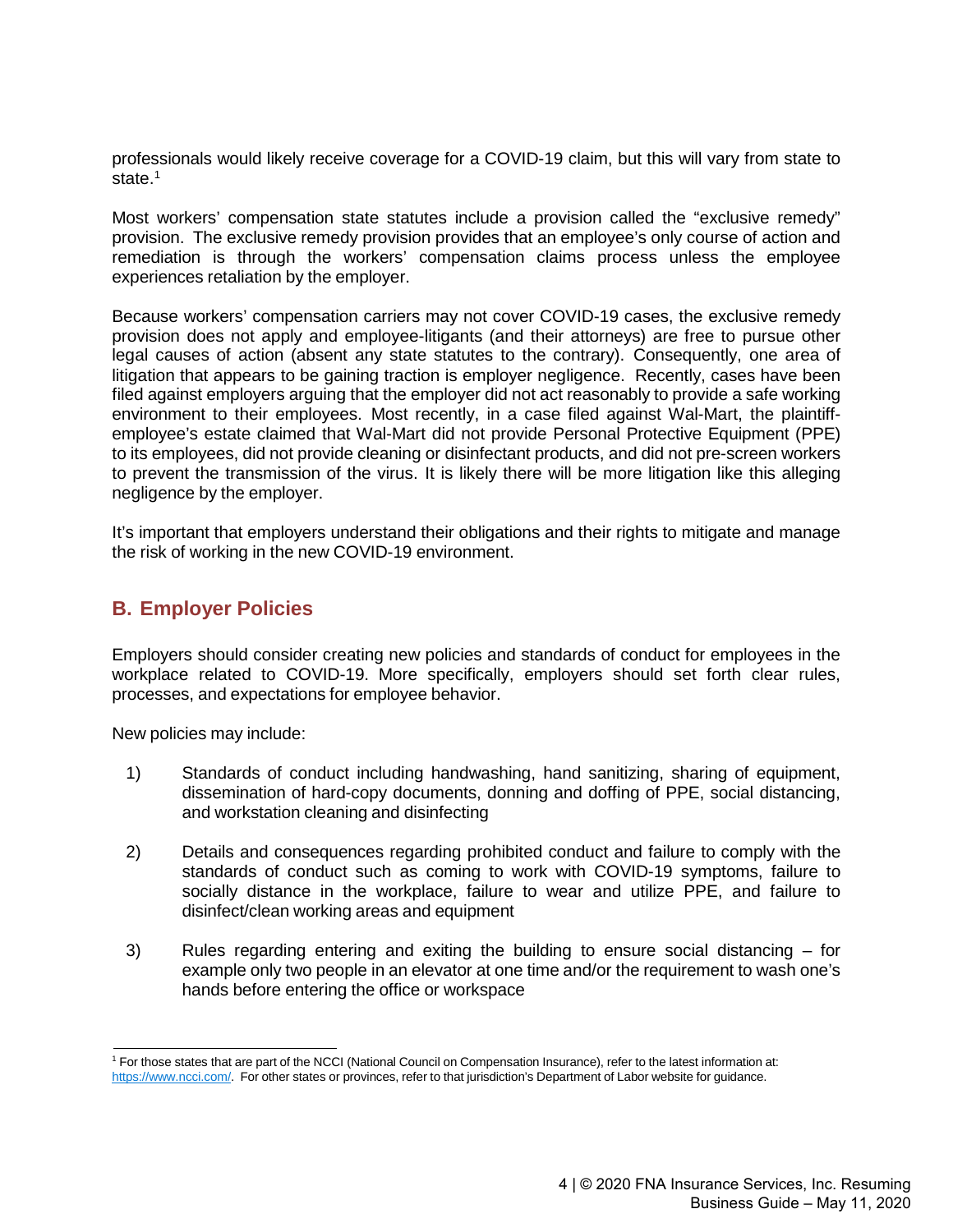- 4) New procedures and policies regarding calling in sick, incentives to remain home when sick rather than come into the office (even if the employee feels they can work), and what circumstances or symptoms require (or mandate) employees to remain home.
- 5) As schools remain closed, employees will continue to face the challenges of balancing child-care and work. When employers begin to recall employees, employees will find themselves facing childcare challenges and may request permission to bring children to the workplace. Employers will face a significant challenge adhering to social distancing requirements if they allow employees and their children to be present in the workplace. In fact, in the early stages of re-opening, employers will likely bring back a small percentage of the total employee population to facilitate social distancing and limit risk and exposure. Adding children to the number of people in the workplace would be counterproductive and hinder the employer's efforts to mitigate the risk of COVID-19 in the workplace.

Employers should disseminate new policies to employees and require the employees to sign an acknowledgement that includes the obligation to read and comply with the policies. In addition, employers should explain the consequences for failure to comply. Finally, the acknowledgement should remind employees that they are employed "at will" and that compliance does not provide a guarantee of continued employment. In an effort to limit risk and exposure, employers should consider leveraging their technology to deliver employee communications including new policies. Most HR, payroll and/or learning management systems have functionality to enable electronic distribution and acknowledgement tracking. Consider leveraging these systems to complete this process, which in turn align with new safety protocols.

## **Employee Medical Questions – the General Rule**

The Americans with Disabilities Act (ADA) regulates the kinds of medical information an employer may gather from their employees. Generally, the ADA permits employers to obtain medical information solely related to the employee's ability to perform the essential functions of his or her job. However, since the emergence of the COVID-19 crisis – the Equal [Employment](https://www.eeoc.gov/eeoc/newsroom/wysk/wysk_ada_rehabilitaion_act_coronavirus.cfm) Opportunity [Commission](https://www.eeoc.gov/eeoc/newsroom/wysk/wysk_ada_rehabilitaion_act_coronavirus.cfm) ("EEOC") has issued guidance expanding the scope of medical information to which an employer may be entitled, under certain and specific circumstances.

## **Recruiting and Hiring**

Prior to the impact of COVID-19 in the United States, the primary resources candidates used to find jobs were: (1) online job boards (60%); (2) social professional networks (56%); and (3) word of mouth (50%)[.2](#page-4-0) Today, in the new COVID-19 environment, many employers have already transitioned to a virtual workforce. Likewise, employers will have to rethink their recruitment and hiring strategies.

With the implementation of social distancing rules, the days of in-person applications, interviews, and new-hire orientation may be over (at least for some time into the near future). This means employers who have not already implemented online recruitment and remote interviewing

<span id="page-4-0"></span><sup>2</sup> [https://business.linkedin.com/content/dam/business/talent-solutions/global/en\\_us/c/pdfs/Ultimate-List-of-Hiring-Stats-v02.04.pdf](https://business.linkedin.com/content/dam/business/talent-solutions/global/en_us/c/pdfs/Ultimate-List-of-Hiring-Stats-v02.04.pdf)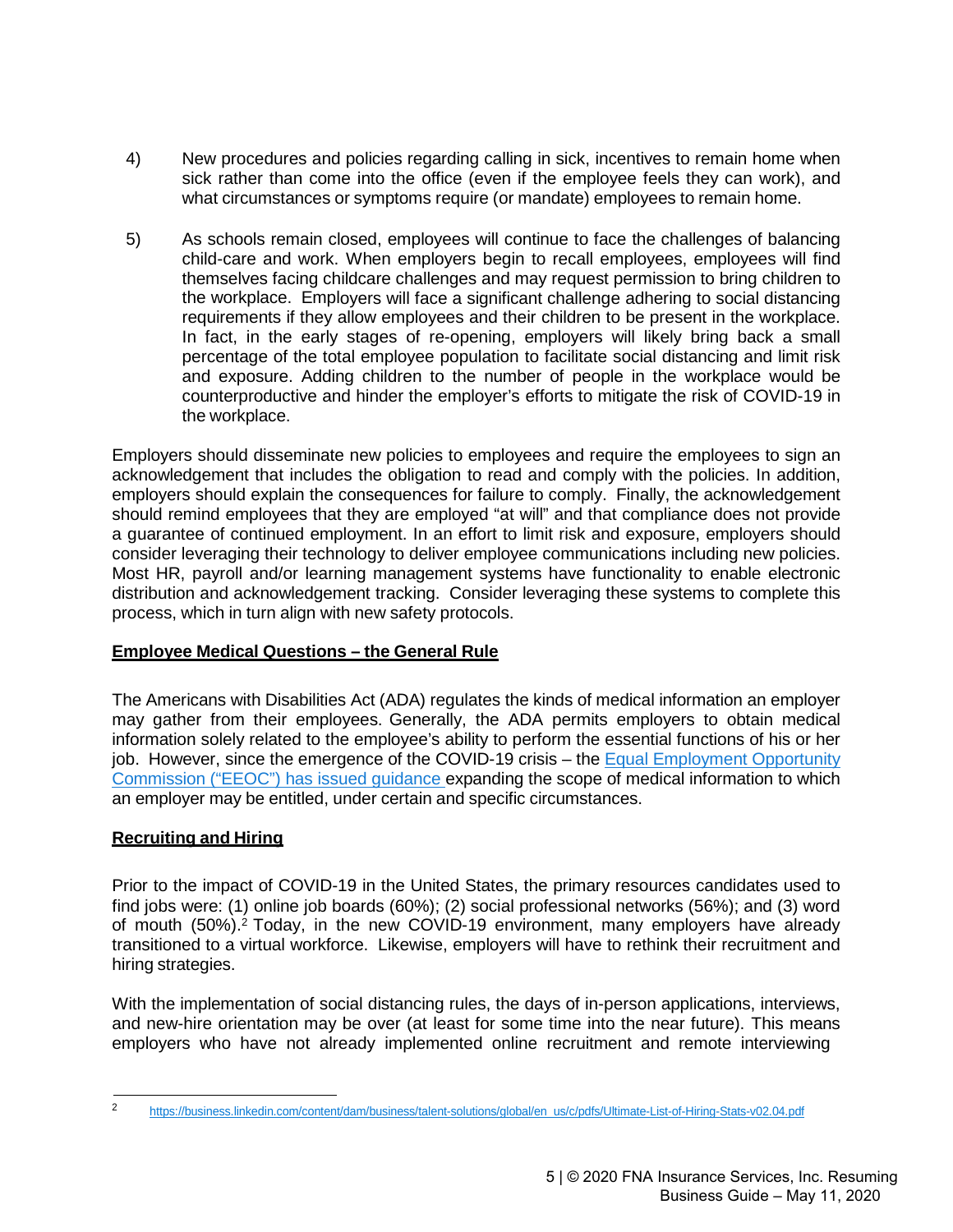methods will find themselves in uncharted territory. Likewise, the employer screening process for rehires may also change.

The good news is that technology and virtual recruiting and hiring is not new to the recruitment and hiring industry. More specifically, many employers have been relying on job-boards, virtual interviews, and online onboarding for many years. For example, online Applicant Tracking Systems (ATS) are a standard module of most HR Information Systems (HRIS). Employers should connect with their current payroll providers to explore their system's capabilities to assist with online staffing efforts. Additionally, FNA Broker Partners have access to technology consultants who can assist your clients with selecting and implementing online recruitment and hiring technology.

In addition to online recruitment resources, state agencies may prove to be a robust candidate resource. According to the Department of Labor:

*The advance number for seasonally adjusted insured unemployment during the week ending April 11 was 15,976,000, an increase of 4,064,000 from the previous week's revised level. This marks the highest level of seasonally adjusted insured unemployment in the history of the seasonally adjusted series[.3](#page-5-0)*

This means that there are now hundreds of thousands of job candidates registered with each state's unemployment agencies. Along with paying wage replacement benefits to unemployed Americans, unemployment agencies (the names for these agencies vary by state) also provide job search and recruitment support. For example, Florida's Department of Economic Opportunity (the Florida agency charged with managing unemployment claims) has an entire division dedicated to reemployment providing job opportunities, offering resume assistance, and providing interviewing tips. As part of their recruitment strategy, employers may partner with their state unemployment agency to identify qualified talent. The even better news is that most unemployment agencies are set up for online sourcing, searching, and recruitment.

## **Temp Employees (Labor Contractor Protocols)**

Another recruitment and hiring solution for employers may be contract labor (i.e. "temps"). One of the advantages of contract labor is that the agency generally takes on the responsibility for recruitment and hiring of the worker. Outsourcing the recruitment and hiring provides some relief to employers that are not prepared for remote, virtual, and online processes. Additionally, employers will be able to set the standards for pre-screening candidates. For example, many employers currently require their staffing agencies to conduct pre-employment drug screening and background checks and may specifically identify the scope and nature of these prescreening programs. Today, employers may add another form of prescreening – employers may require the staffing agency to conduct COVID-19 diagnostic testing for each candidate. Therefore, candidates may now have to satisfy criminal, drug, and medical testing – all of which a staffing agency can perform (generally through third-party vendors) for their employer-clients.

<span id="page-5-0"></span>[<sup>3</sup> https://www.dol.gov/ui/data.pdf](https://www.dol.gov/ui/data.pdf)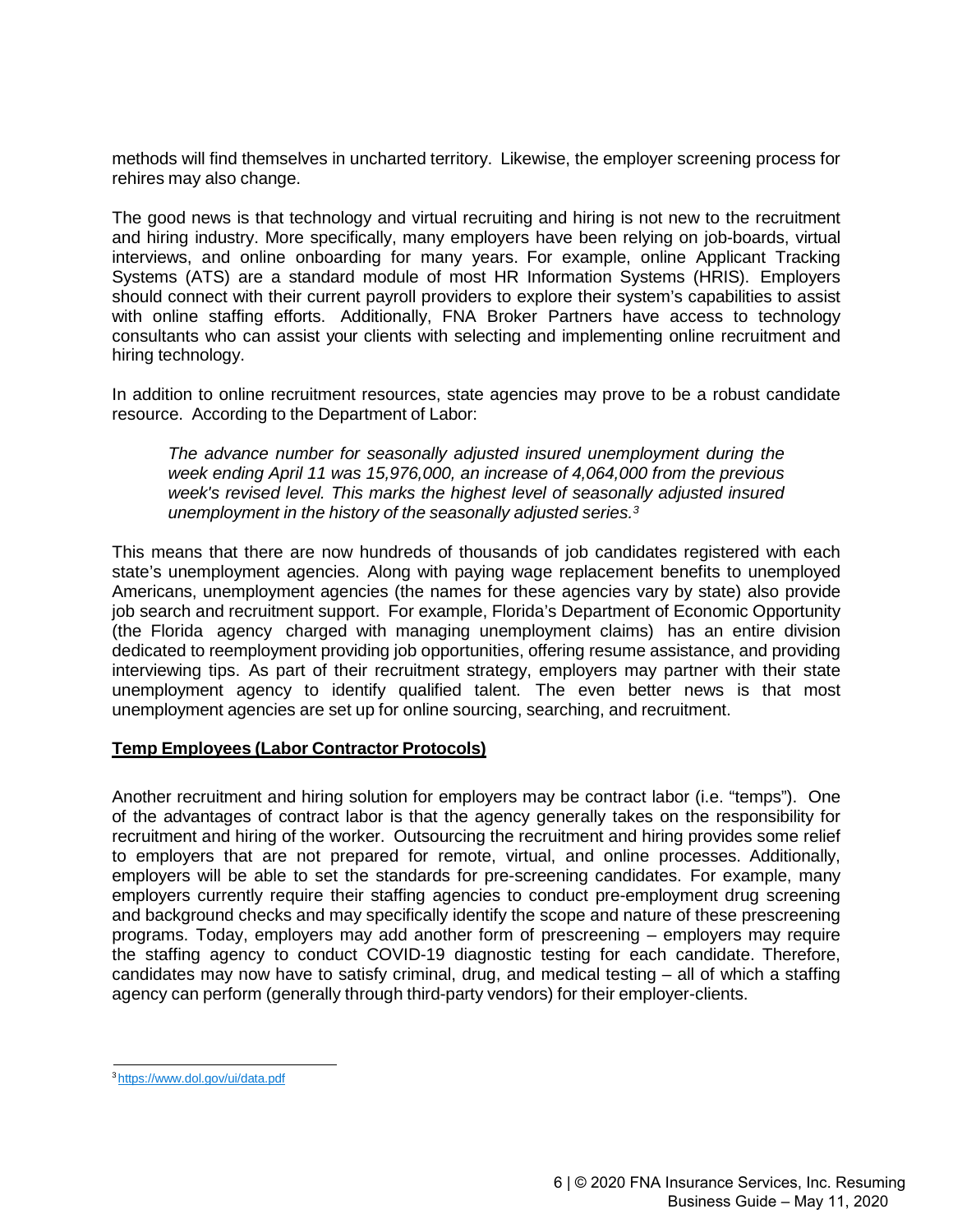## **Applicants and New Hires**

Employers that are hiring and filling open positions may screen applicants for symptoms of COVID-19. More specifically, an employer may screen job applicants for symptoms of COVID-19 after making a conditional job offer, if it does so for all entering employees in the same type of job. Such screening may include requiring the applicant to successfully complete a COVID-19 pre-employment diagnostic test. Likewise, a hiring employer may take an applicant's temperature as part of the post-offer/pre-employment medical exam. However, employers should be aware that some individuals with COVID-19 do not have a fever or show any signs of symptoms from the virus.

Employers who are concerned about starting an applicant with symptoms may delay the applicant's start date. In fact, the CDC is clear that an individual who has COVID-19 or associated symptoms should not be in the workplace. Likewise, an employer may withdraw a job offer when it needs the applicant to start immediately but the individual has COVID-19 symptoms. However, the employer may **not** postpone the start date or withdraw a job offer because the individual is 65 years old or pregnant, both of which place them at higher risk from COVID-19. The fact that the CDC has identified those who are 65 or older, or pregnant women, as being at greater risk does not justify unilaterally postponing the start date or withdrawing a job offer to a candidate. However, an employer may choose to allow telework or discuss with these individuals whether they would like to postpone the start date.

## **Current Employees**

In addition to pre-screening applicants, employers may conduct daily pre-screening of employees who are going to the work location (see the employee screening form at the end of this bulletin). Employers may limit and control exposure to COVID-19, employers may take an employee's temperature and/or ask the following questions of current employees coming into work:

Are you experiencing any of the following COVID-19 symptoms or combination of symptoms?

- Cough
- Shortness of breath or difficulty breathing

Or at least two of these symptoms?

- Fever
- Chills
- Repeated shaking with chills
- Muscle pain
- Headache
- Sore throat
- New loss of taste or smell

Employers may also ask employees:

- Are you currently waiting for COVID-19 test results?
- Have you tested positive for COVID-19?

## **Current Employees' Exposure to Others**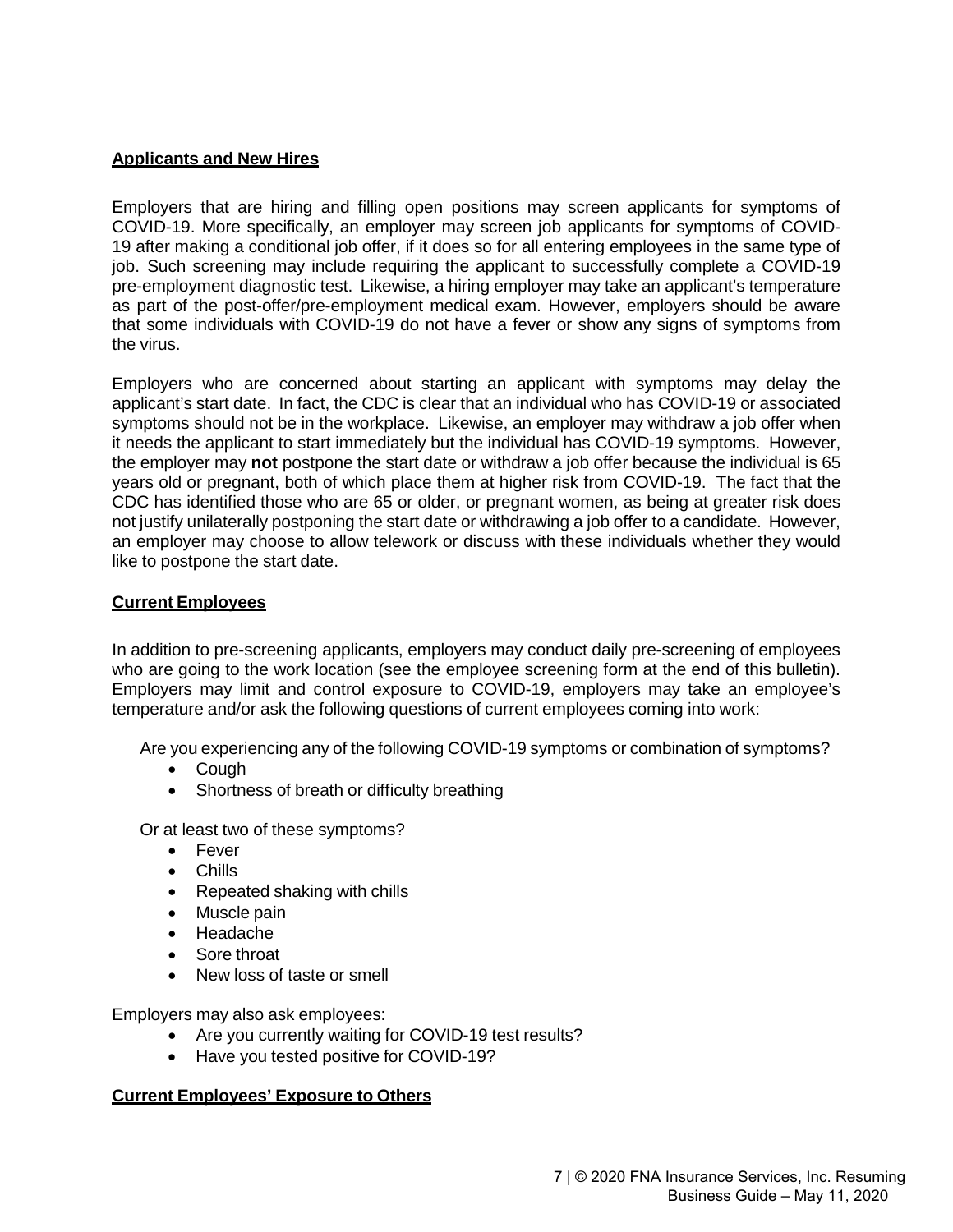Likewise, employers should ask the following questions of current employees coming into the work location regarding their exposure to others who may have COVID-19:

- **1)** Have you self-quarantined? If so, how many days and why? (remaining in your home and participating in outdoor activities without coming closer than 6-feet from others)
- **2)** Have you been exposed to anyone currently waiting for COVID-19 test results?
- **3)** Have you been exposed to anyone who has tested positive for COVID-19?
- **4)** Have you been exposed to anyone with any of the CDC specified symptoms? (see above)
- **5)** Have you traveled outside your state or regional area?

It is important to note that employers may only ask these questions of employees who are coming into the workplace. Employers may not ask COVID-19-related medical questions of employees working remotely and telecommuting. Likewise, employers are not free to ask other medical questions (unrelated to COVID-19), unless those questions are consistent with the ability to perform the essential functions of the job.

Employers should ensure that the person conducting the screening follows and complies with Personal Protective Equipment (PPE) guidelines such as wearing a mask, gloves, protective eyewear and other devices to ensure their safety. The employer and the person handling the temperature checking (and any other screening measures) must ensure that they follow and enforce safety measures such as social distancing. For example, the "screener" must ensure that employees who are "waiting to be screened" remain at least 6 feet apart before entering the workplace. There should also be considerations made for the proper documenting, handling and managing the medical results of employees to ensure the information is kept confidential.

**Note:** Non-exempt employees who are "waiting" to be screened at the beginning of each workday may need to be paid for that "waiting" time. Therefore, employers should check with local employment law counsel regarding the wage and hour (FLSA) requirements.

## **Employee COVID-19 Diagnostic Testing**

On April 23, 2020, the EEOC provided updated guidance paving the way for employers to conduct COVID-19 diagnostic testing. More specifically, the EEOC sternly reminded employers that any mandatory medical test of employees be "job related and consistent with business necessity." It is within this framework that the EEOC has stated that employers may take steps to determine if [employees](https://www.eeoc.gov/eeoc/newsroom/wysk/wysk_ada_rehabilitaion_act_coronavirus.cfm#A.2) entering the workplace have COVID-19 because an [individual](https://www.eeoc.gov/coronavirus/webinar_transcript.cfm#q1) with the virus will [pose a direct](https://www.eeoc.gov/coronavirus/webinar_transcript.cfm#q1) threat<sup>4</sup> to the health of others.

<sup>&</sup>lt;sup>4</sup> "Direct threat" means a significant risk of substantial harm that cannot be eliminated or reduced by reasonable accommodation. 29 C.F.R. §1630.2(r)(1998). Direct threat determinations must be based on an individualized assessment of the individual's present ability to safely perform the essential functions of the job, considering a reasonable medical judgment relying on the most current medical knowledge and/or best available objective evidence. Id. To determine whether an employee poses a direct threat, the following factors should be considered: (1) the duration of the risk; (2) the nature and severity of the potential harm; (3) the likelihood that potential harm will occur; and, (4) the imminence of the potential harm. 42 U.S.C. §12112(d)(3)(1994); 29 C.F.R. §1630.14(b)(1998).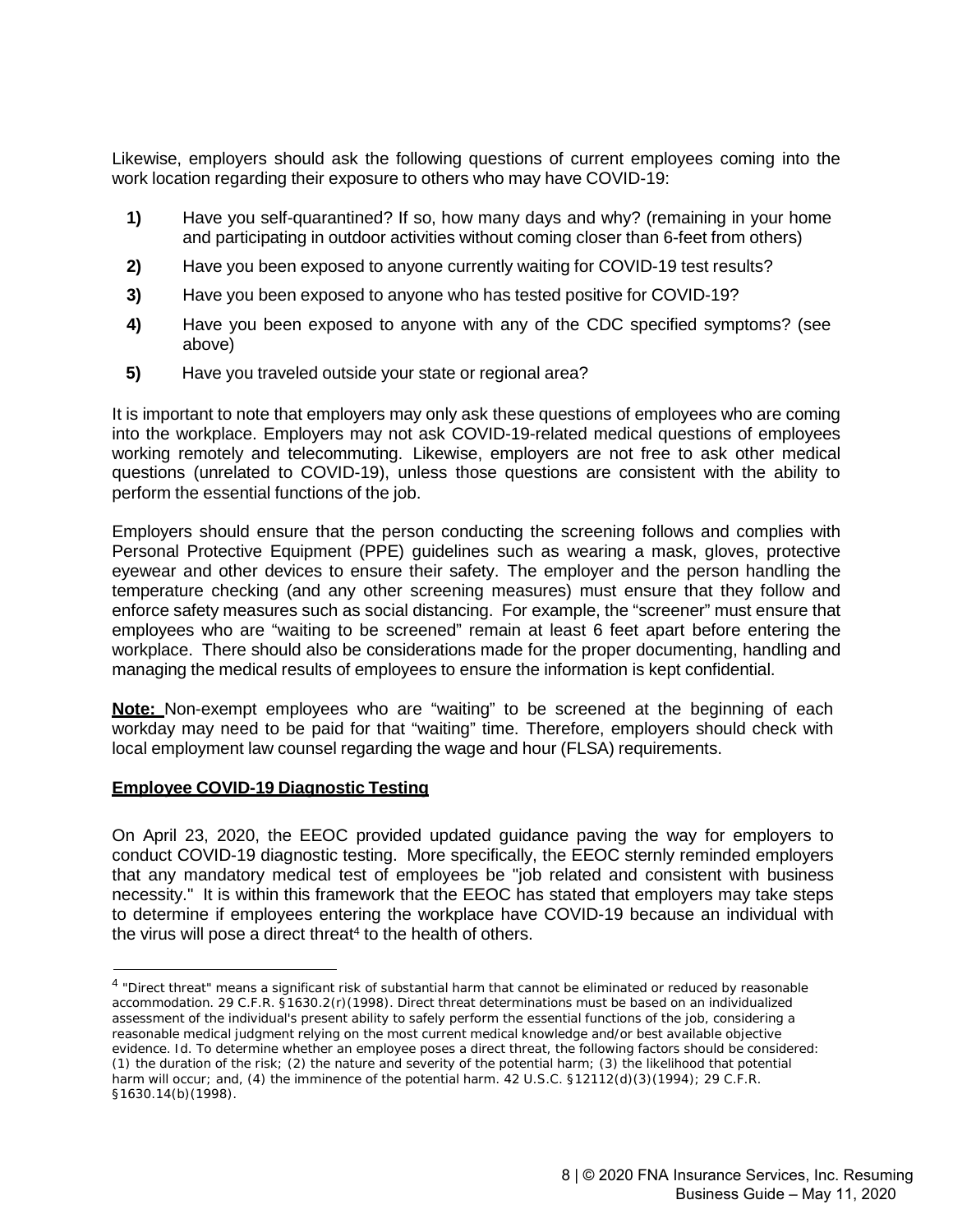Consistent with the ADA standard, employers should ensure that the tests are accurate and reliable. The EEOC suggests that employers review guidance from the U.S. Food and Drug Administration about what may or may not be considered safe and accurate testing, as well as guidance from CDC or other public health authorities, and check for updates. It is also important for employers to consider the accuracy of the testing and the incidence of false-positives or falsenegatives associated with a particular test. The EEOC cautions that accurate testing only reveals if the virus is currently present; a negative test does not mean the employee will not acquire the virus later.

Employers may adopt one of at least two approaches to testing:

- **1) Employer Administered Testing** Employer testing of employees is wrought with complexity and is not something that an employer should take lightly or casually. Testing for COVID-19 is a medical diagnostic test that obtains confidential and private health information from an employee in the employment setting which means handling and managing this information is highly regulated. Additionally, the testing requires taking a nasal swab from the employee – this is the procurement of a bodily fluid which in turn subjects the employer to rigorous OSHA rules, including the very complex Blood [Borne](https://www.osha.gov/laws-regs/regulations/standardnumber/1910/1910.1030) [Pathogen](https://www.osha.gov/laws-regs/regulations/standardnumber/1910/1910.1030) rules. It would be prudent for employers to work with their outside counsel to set up an internal program.
- **2) Vendor/Outsourced Testing** Employers may choose to outsource their testing program. In this case, employee testing would resemble other similar employment physical and screening programs. Employers should be sure that they thoroughly vet testing vendors including the testing methods and accuracy and efficiency of the equipment/test-kits. They likewise should have their attorney review the program, process, and service agreement (if any). In fact, the EEOC contemplates that employers may outsource these services advising that "[a]n employer also may be given reliable information by a credible third party that an employee has a medical condition, or the employer may observe symptoms indicating that an employee may have a medical condition that . . . will pose a direct threat." Outsourcing the testing program may shift some of the compliance obligations directly to the vendor which may provide some relief to the employer.

### **When to Test**

Employers may adopt a regularly-scheduled approach to medical testing or a test on case-bycase based on the manifestation of symptoms or exposure. For example, if an employee presents with symptoms during a daily-screening (see above) the employer may require the employee to receive a test provided by a third-party vendor (similar to reasonable suspicion testing). Likewise, employers may require an employee to submit to a COVID-19 test if they learn of an employee's symptoms through a co-worker. The EEOC provides the following very relevant example:

*Example: Bob and Joe are close friends who work as copy editors for an advertising firm. Bob tells Joe that he is worried because he has just learned that he had a positive reaction to a tuberculin skin test and believes that he has*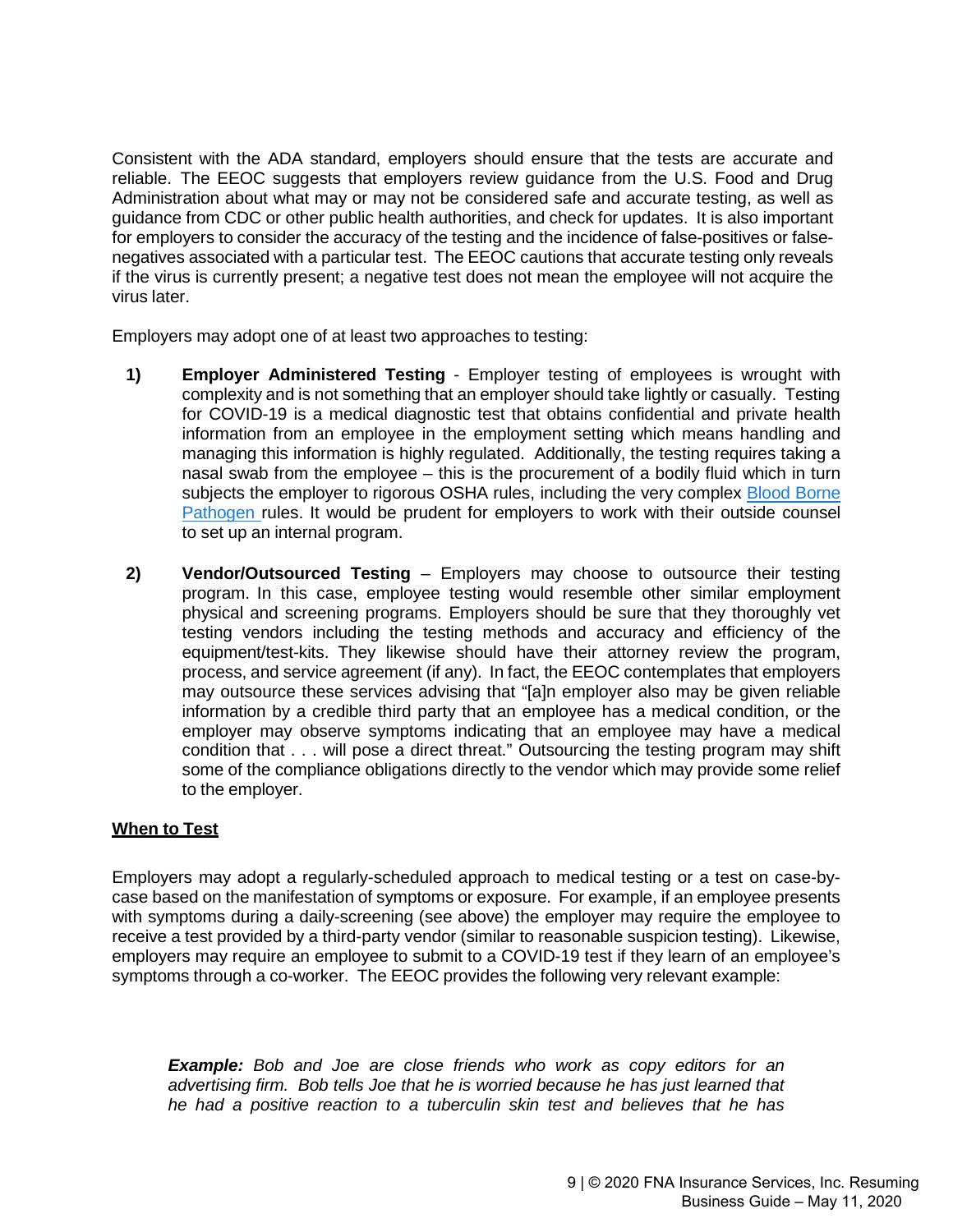*tuberculosis. Joe encourages Bob to tell their supervisor, but Bob refuses. Joe is reluctant to breach Bob's trust but is concerned that he and the other editors may*

*be at risk since they all work closely together in the same room. After a couple of sleepless nights, Joe tells his supervisor about Bob. The supervisor questions Joe about how he learned of Bob's alleged condition and finds Joe's explanation credible.*

*Because tuberculosis is a potentially life-threatening medical condition and can be passed from person-to-person by coughing or sneezing, the supervisor has a reasonable belief, based on objective evidence, that Bob will pose a direct threat if he in fact has active tuberculosis. Under these circumstances, the employer may make disability-related inquiries or require a medical examination to the extent necessary to determine whether Bob has tuberculosis and is contagious.*

The employers' approach to mitigating risk through employee screening should be part of a larger and more holistic risk management program that also includes other infection control practices (such as regular cleaning, disinfecting, social distancing, regular handwashing, PPE, and other measures) in the workplace to prevent transmission of COVID-19.

#### **Confidentiality of Medical Information**

As employers begin to learn about employees' individual medical concerns and conditions, it is important to remember that several laws have very specific confidentiality requirements. FMLA, ADA, and Workers' Compensation laws all contain provisions that protect the confidentiality of an employee's medical information. Employers have the obligation to ensure that all medical information obtained about an employee is private and confidential. Medical information gathered through the FMLA, ADA, disability insurance, workers compensation, or other sick-leave documentation is generally not protected under HIPAA but is confidential.

#### **Health Insurance Portability Accountability Act (HIPAA) Requirements**

Depending on the source of the medical information, employers may also face HIPAA privacy obligations. While HIPAA can be a complex law, in a nutshell, if the employer learns of the employee's medical information, condition, diagnosis etc. through the health plan, then that information is likely protected under HIPAA.

Generally, HIPAA obligations manifest themselves most frequently in employers with a selffunded health program that have access to claims information. Self-funded programs include health flexible spending arrangements and health reimbursement arrangements. However, employers that receive an employee's Explanation of Benefits (even if fully insured) may unintentionally subject themselves to HIPAA. HIPAA also generally prohibits an employer from discriminating against an employee who has a medical condition.

These measures are a good first step for employers to put in place. These are proactive and preventative measures to control the exposure to and transmission of COVID-19 in the workplace. Additionally, employers should provide employees with the proper and appropriate protective equipment and workplace rules. In particular, the [CDC recommends](https://www.cdc.gov/coronavirus/2019-ncov/community/critical-workers/implementing-safety-practices.html) that employers pre-screen employees entering the workplace each day, issue masks to employees, ensure that workers remain 6 feet apart, and routinely clean and disinfect the workplace and all common areas.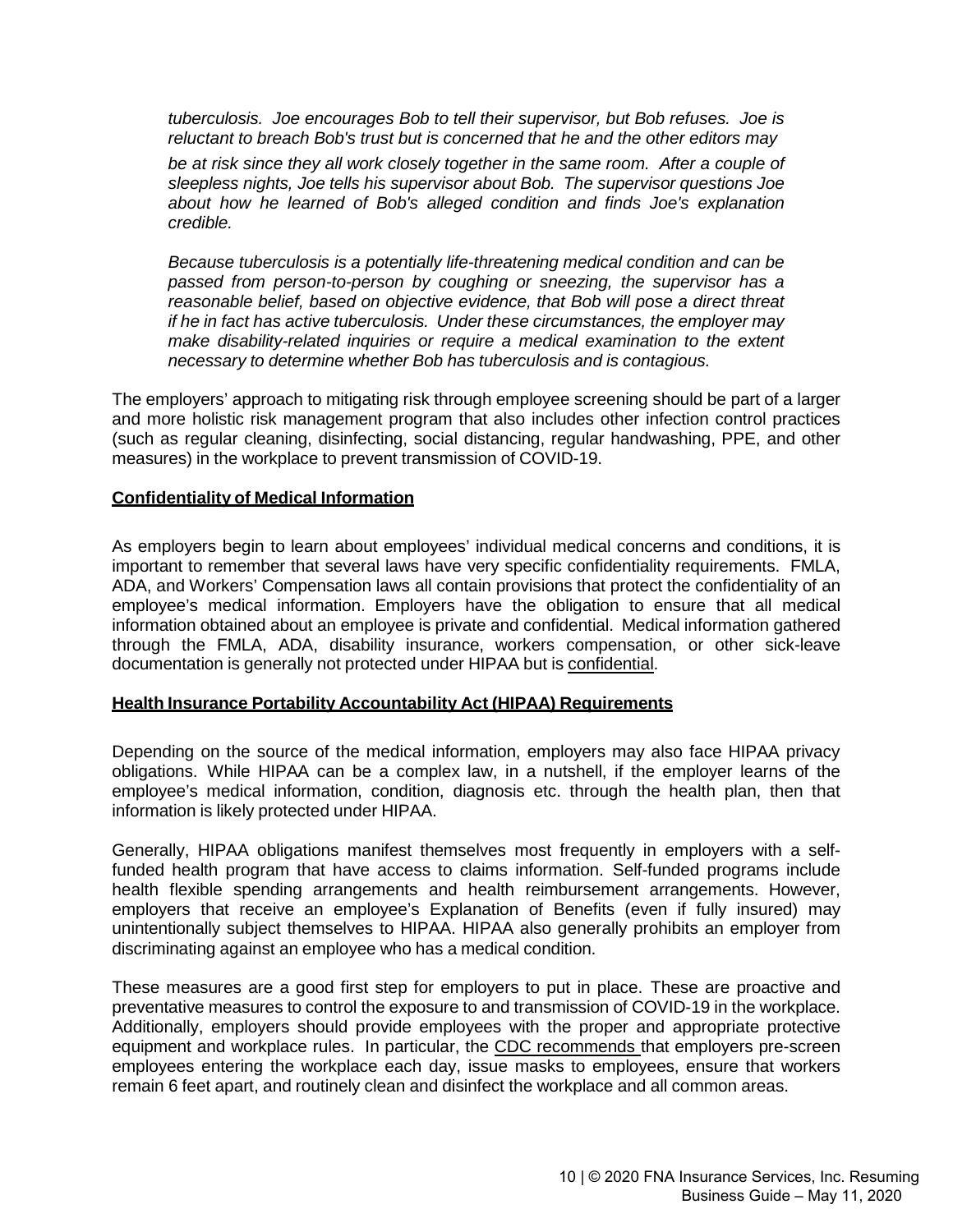# **C. Reducing Exposure- Practical Workplace Examples**

#### **Guidance for Employers by Exposure Risk Classification**

Worker risk of occupational exposure to COVID-19 during an outbreak may depend in part on the industry type and need to be within 6 feet of people known to have, or suspected of having, COVID-19. OSHA has provided the following guidance and has divided job tasks into four risk exposure levels:

| <b>Lower Exposure Risk (Caution)</b><br>Lower exposure risk (caution) jobs are those that do not require contact with people known to be, or suspected of being, infected with COVID-19 nor frequent close contact<br>with (i.e., within 6 feet of) the general public. Workers in this category have minimal occupational contact with the public and other coworkers.                                                         |                                                                                                                                                                                                                                                                                                                                                                                                                                                                                                                                                                                                                                                                                                                                                                                                                                                                                                                                                                                                                                                                                                                                                                                                                                                                                                                                                                                              |                                                                                                                                                                                                                                                                                                                                                                                                                                                                                                                                                                                                                                                                                                                                                                                                                                                                                                                                                                                                                                                                                                                                                   |
|---------------------------------------------------------------------------------------------------------------------------------------------------------------------------------------------------------------------------------------------------------------------------------------------------------------------------------------------------------------------------------------------------------------------------------|----------------------------------------------------------------------------------------------------------------------------------------------------------------------------------------------------------------------------------------------------------------------------------------------------------------------------------------------------------------------------------------------------------------------------------------------------------------------------------------------------------------------------------------------------------------------------------------------------------------------------------------------------------------------------------------------------------------------------------------------------------------------------------------------------------------------------------------------------------------------------------------------------------------------------------------------------------------------------------------------------------------------------------------------------------------------------------------------------------------------------------------------------------------------------------------------------------------------------------------------------------------------------------------------------------------------------------------------------------------------------------------------|---------------------------------------------------------------------------------------------------------------------------------------------------------------------------------------------------------------------------------------------------------------------------------------------------------------------------------------------------------------------------------------------------------------------------------------------------------------------------------------------------------------------------------------------------------------------------------------------------------------------------------------------------------------------------------------------------------------------------------------------------------------------------------------------------------------------------------------------------------------------------------------------------------------------------------------------------------------------------------------------------------------------------------------------------------------------------------------------------------------------------------------------------|
| <b>Engineering Controls</b>                                                                                                                                                                                                                                                                                                                                                                                                     | <b>Administrative Controls</b>                                                                                                                                                                                                                                                                                                                                                                                                                                                                                                                                                                                                                                                                                                                                                                                                                                                                                                                                                                                                                                                                                                                                                                                                                                                                                                                                                               | <b>Personal Protective Equipment</b>                                                                                                                                                                                                                                                                                                                                                                                                                                                                                                                                                                                                                                                                                                                                                                                                                                                                                                                                                                                                                                                                                                              |
| Additional engineering controls are not recommended for workers<br>in the lower exposure risk group. Employers should ensure that<br>engineering controls, if any, used to protect workers from other job<br>hazards continue to function as intended.                                                                                                                                                                          | Monitor public health communications about<br>COVID-19 recommendations and ensure<br>that workers have access to that information.<br>Frequently check the CDC COVID-19<br>website:<br>https://www.cdc.gov/coronavirus/2019-ncov/                                                                                                                                                                                                                                                                                                                                                                                                                                                                                                                                                                                                                                                                                                                                                                                                                                                                                                                                                                                                                                                                                                                                                            | Additional PPE is not recommended for workers in the<br>lower exposure risk group. Some states may require that<br>all employees wear some form of face covering. Workers<br>should continue to use the PPE, if any, that they would<br>ordinarily use for other job tasks.                                                                                                                                                                                                                                                                                                                                                                                                                                                                                                                                                                                                                                                                                                                                                                                                                                                                       |
|                                                                                                                                                                                                                                                                                                                                                                                                                                 | Collaborate with workers to designate<br>effective means of communicating important<br>COVID-19 information.                                                                                                                                                                                                                                                                                                                                                                                                                                                                                                                                                                                                                                                                                                                                                                                                                                                                                                                                                                                                                                                                                                                                                                                                                                                                                 |                                                                                                                                                                                                                                                                                                                                                                                                                                                                                                                                                                                                                                                                                                                                                                                                                                                                                                                                                                                                                                                                                                                                                   |
| <b>Medium Exposure</b><br>Jobs that require frequent/close contact with people who may be infected, but who are not known or suspected patients. Workers in this category include:<br>Those who may have contact with the general public (e.g., schools, high-population-density work environments, some high-volume retail settings), including individuals<br>returning from locations with widespread COVID-19 transmission. |                                                                                                                                                                                                                                                                                                                                                                                                                                                                                                                                                                                                                                                                                                                                                                                                                                                                                                                                                                                                                                                                                                                                                                                                                                                                                                                                                                                              |                                                                                                                                                                                                                                                                                                                                                                                                                                                                                                                                                                                                                                                                                                                                                                                                                                                                                                                                                                                                                                                                                                                                                   |
| <b>Engineering Controls</b>                                                                                                                                                                                                                                                                                                                                                                                                     | <b>Administrative Controls</b>                                                                                                                                                                                                                                                                                                                                                                                                                                                                                                                                                                                                                                                                                                                                                                                                                                                                                                                                                                                                                                                                                                                                                                                                                                                                                                                                                               | <b>Personal Protective Equipment</b>                                                                                                                                                                                                                                                                                                                                                                                                                                                                                                                                                                                                                                                                                                                                                                                                                                                                                                                                                                                                                                                                                                              |
| Install physical barriers, such as clear plastic sneeze quards, where<br>feasible.                                                                                                                                                                                                                                                                                                                                              | Consider offering face masks to ill<br>employees and customers to contain<br>respiratory secretions until they are able<br>leave the workplace (i.e., for medical<br>evaluation/care or to return home). In the<br>event of a shortage of masks, a reusable<br>face shield that can be decontaminated may<br>be an acceptable method of protecting<br>against droplet transmission. See CDC/<br>NIOSH guidance for optimizing respirator<br>supplies, which discusses the use of surgical<br>masks, at:<br>http://www.cdc.gov/coronavirus/2019-<br>ncov/hcp/respirators-strategy/index.html<br>Keep customers informed about symptoms<br>of COVID-19 and ask sick customers to<br>minimize contact with workers until healthy<br>again, such as by posting signs about<br>COVID-19 in stores where sick customers<br>may visit (e.g., pharmacies) or including<br>COVID-19 information in automated<br>messages sent when prescriptions are ready<br>for pick up.<br>Where appropriate, limit customers' and the<br>public's access to the worksite, or restrict<br>access to only certain workplace areas.<br>Consider strategies to minimize face-to-face<br>contact (e.g., drive through windows, phone-<br>based communication, and telework).<br>Communicate the availability of medical<br>screening or other worker health resources<br>(e.g., on-site nurse; telemedicine services). | When selecting PPE, consider factors such as function, fit,<br>decontamination ability, disposal, and cost. Sometimes,<br>when PPE will have to be used repeatedly for a long period<br>of time, a more expensive and durable type of PPE may<br>be less expensive overall than disposable PPE. Each<br>employer should select the combination of PPE that<br>protects workers specific to their workplace.<br>Workers with medium exposure risk may need to wear<br>some combination of gloves, a gown, a face mask, and/or<br>a face shield or goggles. PPE ensembles for workers in<br>the medium exposure risk category will vary by work task,<br>the results of the employer's hazard assessment, and the<br>types of exposures workers have on the job.<br>In rare situations that would require workers in this risk<br>category to use respirators, see the PPE section<br>beginning on page 14 of OSHA's booklet - Guidance on<br>Preparing Workplaces for COVID-19, which provides<br>more details about respirators. For the most up-to-date<br>visit OSHA's<br>information.<br>COVID-19<br>webpage:<br>http://www.osha.gov/covid-19. |
| <b>High Exposure Risk</b>                                                                                                                                                                                                                                                                                                                                                                                                       |                                                                                                                                                                                                                                                                                                                                                                                                                                                                                                                                                                                                                                                                                                                                                                                                                                                                                                                                                                                                                                                                                                                                                                                                                                                                                                                                                                                              |                                                                                                                                                                                                                                                                                                                                                                                                                                                                                                                                                                                                                                                                                                                                                                                                                                                                                                                                                                                                                                                                                                                                                   |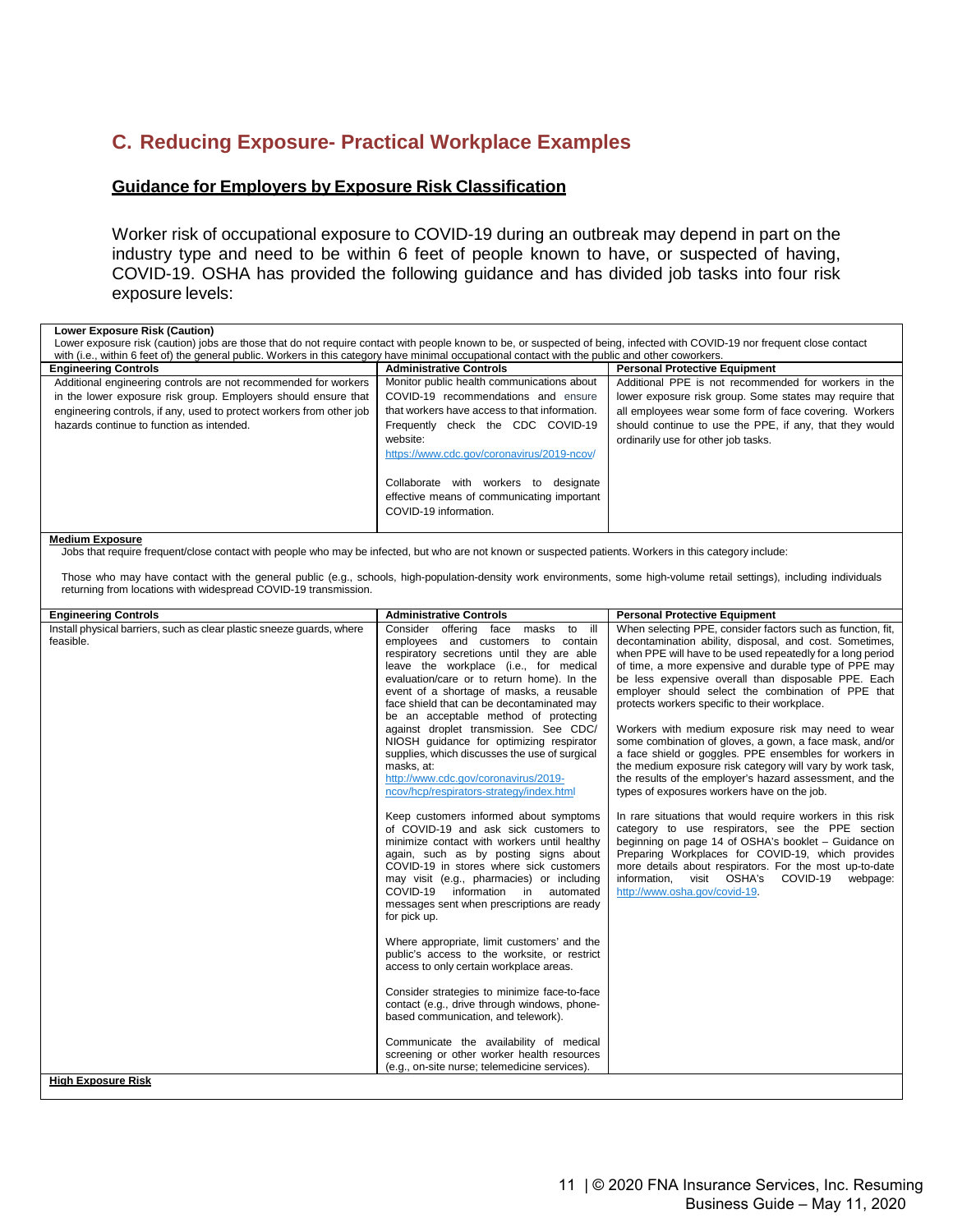Jobs with a high potential for exposure to known or suspected sources of COVID-19. Workers in this category include: Healthcare delivery, healthcare support (hospital staff who must enter patients' rooms), medical transport, and mortuary workers exposed to known or suspected COVID-19 patients or bodies of people known to have, or suspected of having, COVID-19 at the time of death.

#### **AND/OR**

#### **Very High Exposure Risk**

Jobs with a high potential for exposure to known or suspected sources of COVID-19 during specific medical, postmortem, or laboratory procedures. Workers include: Healthcare and morgue workers performing aerosol-generating procedures on or collecting/handling specimens from potentially infectious patients or bodies of people known to have, or suspected of having, COVID-19 at the time of death.

| <b>Engineering Controls</b>                                                                                                       | <b>Administrative Controls</b>                   | <b>Personal Protective Equipment</b>                                                                         |
|-----------------------------------------------------------------------------------------------------------------------------------|--------------------------------------------------|--------------------------------------------------------------------------------------------------------------|
| Ensure appropriate air-handling systems are installed<br>and                                                                      | If working in a healthcare facility, follow      | Most workers at high or very high exposure risk likely need                                                  |
| maintained in healthcare facilities. See "Guidelines<br>for                                                                       | existing quidelines and facility standards of    | to wear gloves, a gown, a face shield or goggles, and                                                        |
| Environmental Infection Control in Healthcare Facilities" for more                                                                | practice for identifying and isolating infected  | either a face mask or a respirator, depending on their job                                                   |
| recommendations on air handling systems at:                                                                                       | individuals and for protecting workers.          | tasks and exposure risks.                                                                                    |
| www.cdc.gov/mmwr/preview/mmwrhtml/rr5210a1.htm                                                                                    |                                                  |                                                                                                              |
|                                                                                                                                   | Develop and implement policies that reduce       | Those who work closely with (either in contact with or                                                       |
| CDC recommends that patients with known or suspected COVID-                                                                       | exposure, such as cohorting (i.e., grouping)     | within 6 feet of) patients known to be, or suspected of                                                      |
| 19 (i.e., person under investigation) should be placed in an airborne                                                             | COVID-19 patients when single rooms are          | being infected with COVID-19, should wear respirators. In                                                    |
| infection isolation room (AIIR), if available.                                                                                    | not available.                                   | these instances, see the PPE section beginning on page                                                       |
|                                                                                                                                   |                                                  | 14 of OSHA's booklet - Guidance on Preparing                                                                 |
| Use isolation rooms when available for performing aerosol-                                                                        | Post signs requesting patients and family        | Workplaces for COVID-19, which provides more details                                                         |
| generating procedures on patients with known or suspected                                                                         | members to immediately report symptoms of        | about respirators. For the most up-to-date information,                                                      |
| COVID-19. For postmortem activities, use autopsy suites or other                                                                  | respiratory illness on arrival at the healthcare | also visit OSHA's COVID-19 webpage:                                                                          |
| similar isolation facilities when performing aerosol-generating                                                                   | facility and use disposable face masks           | http://www.osha.gov/covid-19.                                                                                |
| procedures on the bodies of people who are known to have, or<br>suspected of having, COVID-19 at the time of their death. See the | Consider<br>offering<br>enhanced<br>medical      |                                                                                                              |
| CDC postmortem guidance at:                                                                                                       | monitoring of workers during COVID-19            | PPE ensembles may vary, especially for workers in<br>laboratories or morque/mortuary facilities who may need |
| http://www.cdc.gov/coronavirus/2019-ncov/hcp/quidance-                                                                            | outbreaks.                                       | additional protection against blood, body fluids, chemicals,                                                 |
| postmortem-specimens.html.                                                                                                        |                                                  | and other materials to which they may be exposed.                                                            |
|                                                                                                                                   | job-specific<br>workers<br>with<br>Provide all   | Additional PPE may include medical/surgical gowns, fluid-                                                    |
| OSHA also provides guidance for postmortem activities on its                                                                      | education and training on<br>preventing          | resistant coveralls, aprons, or other disposable or                                                          |
| COVID-19 webpage: http://www.osha.gov/covid-19.                                                                                   | transmission of COVID-19, including initial      | reusable protective clothing. Gowns should be large                                                          |
|                                                                                                                                   | and routine/refresher training.                  | enough to cover the areas requiring protection. OSHA                                                         |
| Use special precautions associated with Biosafety Level 3 when                                                                    |                                                  | may also provide updated guidance for PPE use on its                                                         |
| handling specimens from known or suspected COVID-19 patients.                                                                     | Ensure that psychological and behavioral         | website: http://www.osha.gov/covid-19.                                                                       |
| For more information about biosafety levels, consult the U.S.                                                                     | support is available to address employee         |                                                                                                              |
| Department of Health and Human Services (HHS) "Biosafety in                                                                       | stress.                                          | NOTE: Workers who dispose of PPE and other infectious                                                        |
| Microbiological and Biomedical Laboratories" at:                                                                                  |                                                  | waste must also be trained and provided with appropriate                                                     |
| http://www.cdc.gov/biosafety/publications/bmbl5.                                                                                  |                                                  | PPE. The CDC webpage "Healthcare-associated                                                                  |
|                                                                                                                                   |                                                  | Infections" https://www.cdc.gov/hai/                                                                         |
|                                                                                                                                   |                                                  | provides additional information on infection control in                                                      |
|                                                                                                                                   |                                                  | healthcare facilities.                                                                                       |

## **D. Creative and Adaptive Staffing Models**

The best time to make changes or experiment with new models is when there is a high degree of ambiguity. Companies now have a better understanding of what it means to be agile, but the path forward is not particularly clear. Managers now have first-hand experience with work that may be successfully performed virtually and work that should be performed on-premises. With this new insight, leadership can take what they learned, go a step further and test new staffing models to better manage work place density and promote employee engagement.

Employers may consider at least two different scheduling approaches.

- 1. Split Teams -- the organization may divide a department or function into two teams that rotate between working in the office and working remotely. This approach may be especially beneficial when there is insufficient work space to maintain necessary social distancing.
- 2. Phased-in Returning Employees employees may return in smaller groups such as 20-25% of the location population at a time. The company benefits from a phased approach which may include the following: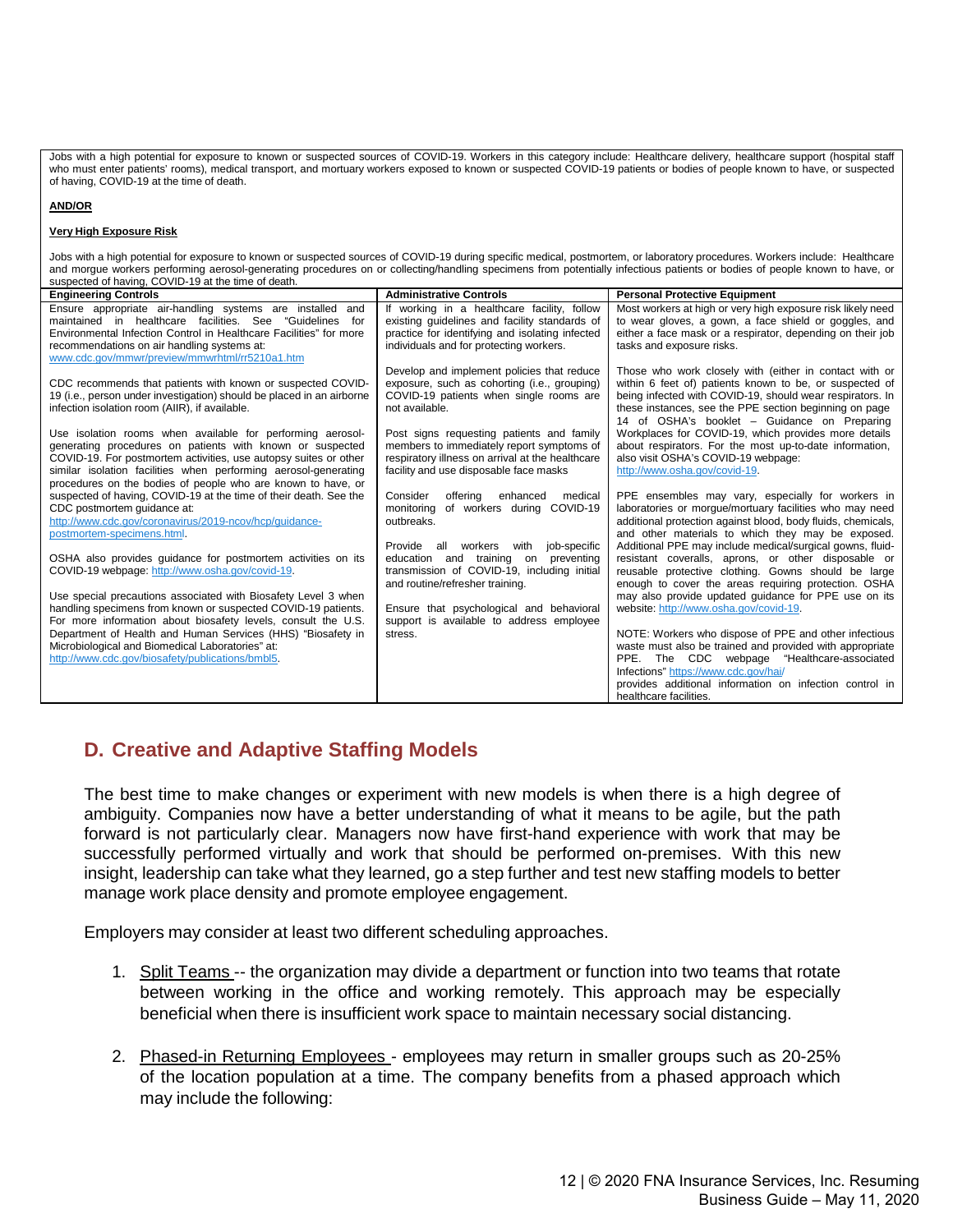- a) New screening, cleaning, and social distancing protocol can be effectively tested, updated, and re-deployed with less confusion.
- b) There is more time to build an adequate PPE inventory and re-configure work spaces if needed.

Employers may consider a number of criteria to identify the teams/segments of employees that may return in each phase including:

- the criticality of a role;
- the necessity of specialized equipment to complete assigned tasks;
- the level of personal risk individual employees may have;
- individuals who feel their productivity has been negatively impacted by work at home environments; and/or
- employees that volunteer to return

Human resources, legal counsel, and leadership should collaborate to develop a practical and legally defensible staffing approach and plans. Employers should be sure to develop clear, transparent, and consistent communication regarding its criteria for the return to work process.

# **E. 10 Tips to Protect Employee Health and Safety**

- 1) **Actively encourage sick employees to stay home**. Develop policies that encourage sick employees to stay at home without fear of reprisals, and ensure employees are aware of these policies.
- 2) **Develop other flexible policies** for creative work scheduling and telework (if feasible) and create leave policies to allow employees to stay home to care for sick family members or care for children if schools and childcare close.
- 3) **[Promote etiquette for](https://www.cdc.gov/healthywater/hygiene/etiquette/coughing_sneezing.html)) coughing and sneezing and [handwashing](https://www.cdc.gov/handwashing/index.html))**. Provide tissues, no-touch trash cans, soap and water, and hand sanitizer with at least 60% alcohol.
- 4) **Perform routine environmental cleaning**. Routinely clean and disinfect all frequently touched surfaces, such as workstations, countertops, handrails, and doorknobs. Discourage sharing of tools and equipment if feasible.
- 5) **Provide [education](https://www.cdc.gov/coronavirus/2019-ncov/communication/index.html) and training materials** such as fact sheets and posters in an easy to understand format and in the appropriate language and literacy level for all employees.
- 6) **Have conversations with employees about their concerns**. Some employees, such as older [adults](https://www.cdc.gov/coronavirus/2019-ncov/need-extraprecautions/older-adults.html) and those with chronic medical conditions, may be at higher risk for severe illness.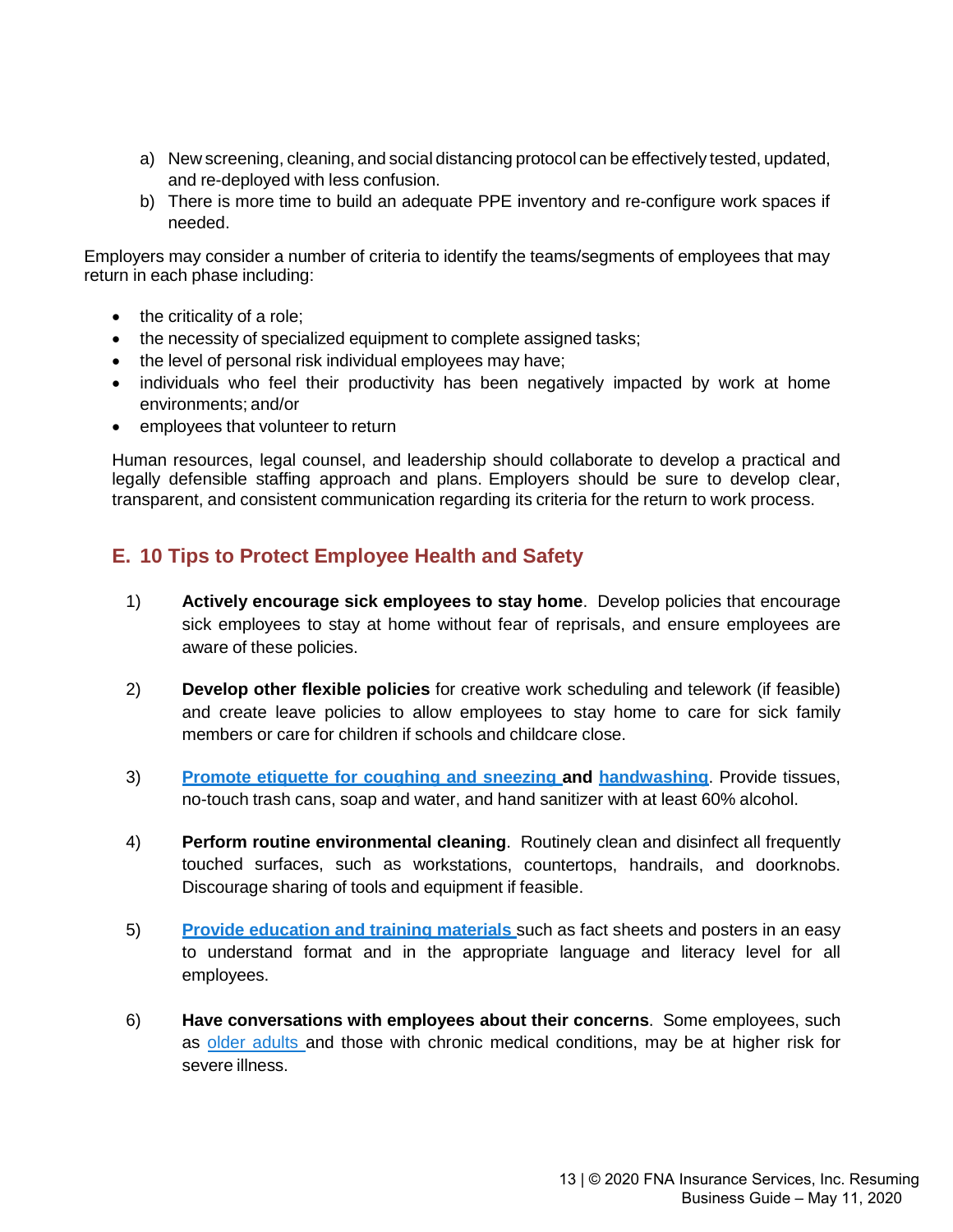- 7) **Talk with companies that provide the business with contract or temporary employees about their plans**. Discuss the importance of sick employees staying home and encourage them to develop non-punitive "emergency sick leave" policies.
- 8) **Plan to implement practices to minimize face-to-face contact between employees if social distancing is recommended by state or local health department**. Actively encourage flexible work arrangements such as teleworking, split teams, staggered shifts or phased staffing.
- 9) **Consider the need for travel and explore alternatives**. Check CDC's [Travelers'](https://wwwnc.cdc.gov/travel) [Health](https://wwwnc.cdc.gov/travel) website for the latest guidance and recommendations. Consider using teleconferencing and video conferencing for meetings when possible.
- 10) **If an employee becomes sick while at work**, they should be separated from other employees, customers, and visitors and sent home immediately. Follow [CDC](https://www.cdc.gov/coronavirus/2019-ncov/community/disinfecting-building-facility.html) guidelines for cleaning and disinfecting areas the sick employee visited.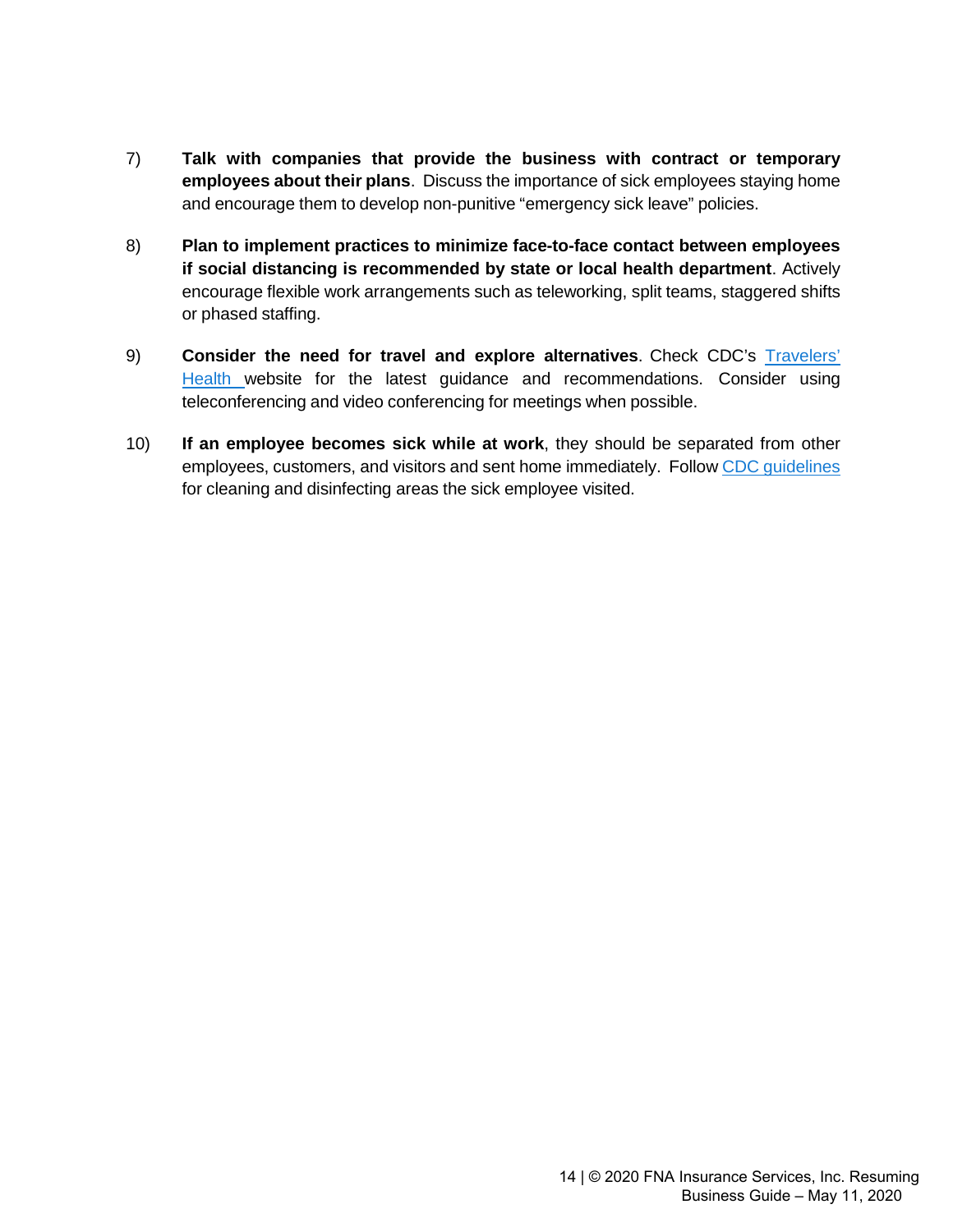# **II. Premises Liability & Customer Safety**

Organizations need to consider their premises liability exposures when re-opening their business and take steps to reduce the risks associated with customer and employee interaction. To assist in developing an action plan, below are steps an employer may follow to develop their own premises liability risk mitigation program:

**Assessment** – Representatives from management, along with employees, should evaluate operations to identify risk mitigation opportunities. Look for conditions on the premises that may contribute to potential exposures that could present adverse risk and result in claims.

**Planning** – Management should create guidelines to standardize the practical considerations that arise from the assessment. Managers should specifically identify the measures and steps it must take to remedy the conditions identified in the "Assessment" phase.

**Implementation** – Management will execute the plan and risk mitigation steps and strategies. Execution includes training for the new policies / procedures and related documentation.

**Evaluation** – Once the organization has implemented the premises liability risk mitigation program, it's important to establish an ongoing evaluation and review of the program. The company should engage in a continual review of the process, policies, procedures, and outcomes.

## **A. Phase 1 – Assessment**

- 1) Create a working group that consists of stakeholders from various levels in the organization to perform an assesment to determine feasibility, timing and process for reopening. The working group should also assist in developing and enforcing policies, procedures, and guidelines.
- 2) Consider identifying a single point of contact for employees, vendors, and customers regarding the above.
- 3) Confirm that local, state, and/or federal organizations have authorized your business to re-open.
- 4) Determine the occupancy of the building/space to assist with phased occupancy and to meet social distancing standards.
- 5) Identify physical items that could expose customers, vendors, or employees to COVID-19.
- 6) Identify areas where frequent employee/customer/vendor interactions occur and where customers, visitors, and/or employees may gather; establish a game-plan to ensure social distancing and limit exposure risks in these areas (for example, points of sale,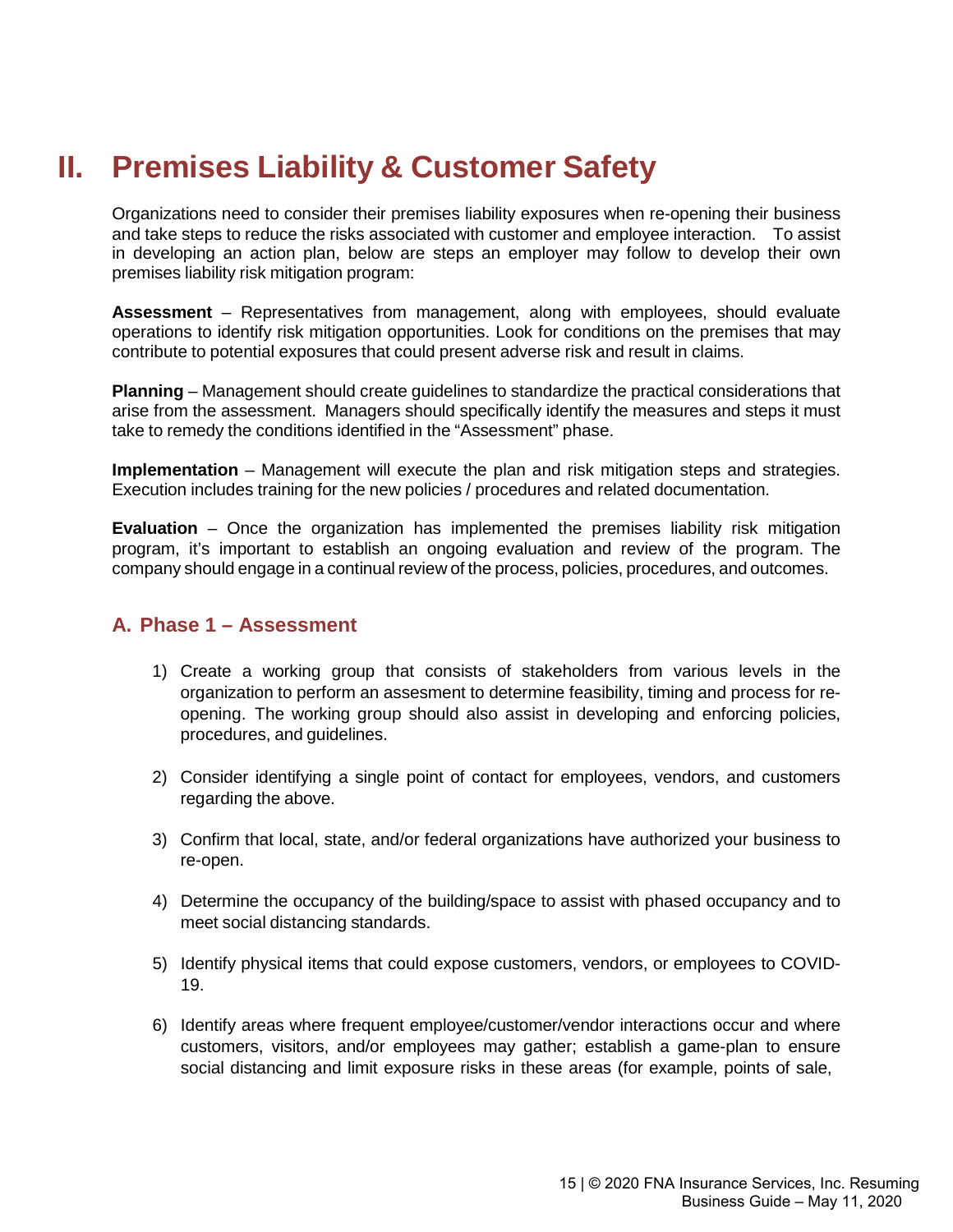elevators, public restrooms, vending machine areas, breakrooms, smoking areas, conference rooms, reception areas).

- 7) Business owners may want to consider varying and/or limiting hours of operation to limit risk to employees and visitors/customers.
- 8) If there are customer seating areas or table service, consider a plan to establish safe social distancing placement or potentially postponing these services until full occupancy becomes safely possible. Additionally, consider closing or limiting break room and conference room access.
- 9) Review, evaluate, and determine which vendors are essential to immediate operations. Organizations should consider which vendors are essential to operations or what contractual obligations and duties may require continued services.
- 10) In addition to developing policies, organizations should also consider signage putting people on notice of specific rules and expectations. For example, organizations may identify areas where signage regarding hand sanitizer/wipes, social distancing, and prohibited entry for individuals with the CDC identified symptoms. Be sure to inform visitors of the organization's expectations and encourage proper sanitary practices, respiratory etiquette, and social distancing measures. There are a [variety](https://www.cdc.gov/coronavirus/2019-ncov/communication/print-resources.html?Sort=Date%3A%3Adesc) of signs [available](https://www.cdc.gov/coronavirus/2019-ncov/communication/print-resources.html?Sort=Date%3A%3Adesc) on the CDC website.

## **B. Phase 2 – Planning**

The planning stage should incorporate all the items that were evaluated in the assessment phase and support the development of standardized processes for staff, vendors, and customers to follow.

- 1) Create a checklist of high traffic areas that need to be sanitized. This may include shared electronic equipment, or shared items such as display merchandise, carts, baskets, parking terminals/meters, doors, handles, etc.
- 2) Consider limiting occupancy of a building or space as part of a phased re-opening strategy, keeping the following considerations in mind:
	- i. Limit occupancy in elevators, stairwells, etc. depending on the layout and location of the business
	- ii. Continually monitor the effectiveness of limiting maximum occupancy. This will largely depend on the size and layout of the building or space
	- iii. Defer to local regulations and officials to assess regional impact of the pandemic
- 3) Consider limiting occupancy of the building or space to between 25-50% (or less) of maximum capacity for the first 2 weeks of re-opening: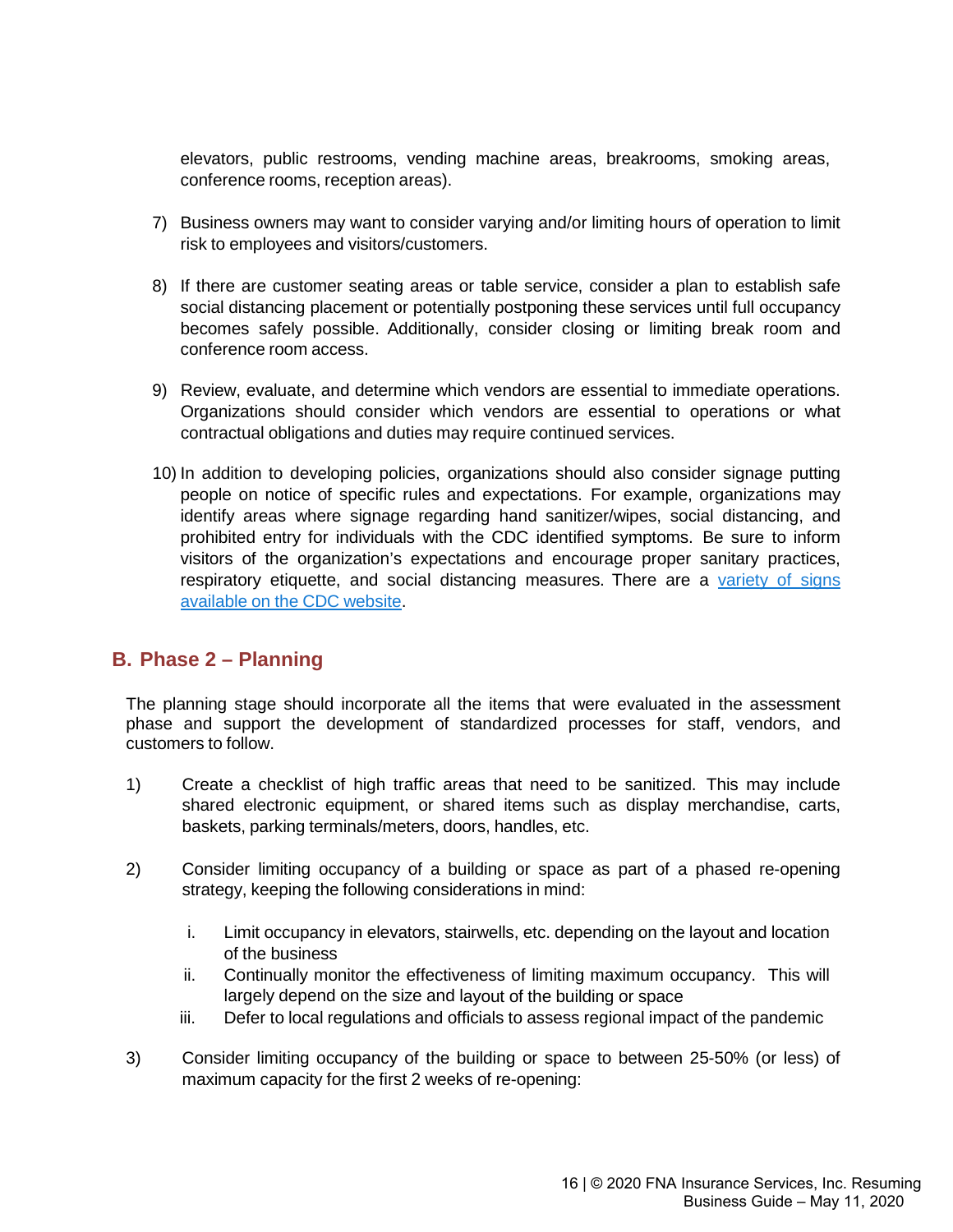- i. Note that this may also include limiting occupancy in elevators, stairwells, etc. depending on the layout and location of the business
- ii. Continually monitor the effectiveness of limiting maximum occupancy. This will largely depend on the size and layout of the building or space
- iii. Defer to local regulations, as they may be more stringent than the guidelines provided above
- 4) Consider identifying and allocating staff to monitor customers/visitors entering and exiting the location during peak hours. Some businesses may need to institute a "onein/one-out" policy during peak hours, with staff or security on standby at entrances/exits to monitor and control customer traffic.
- 5) Once all high traffic areas are accounted for, consider creating a checklist of the areas that require frequent sanitizing and develop a corresponding schedule.
	- i. Document cleaning activities
	- ii. Determine areas that need sanitizing on an ongoing basis vs. on a schedule, such as a Point of Sale (PoS) system that is frequently handled.
- 6) Depending on the nature of the operations consider suspending certain services that pose a significant threat to public health (e.g. self-service food and beverage stations, table service, etc.).
- 7) Consider creating partitions between employees and customers in areas where there is significant customer-employee interaction (e.g. order terminals and other PoS).
- 8) Create signage to alert customers if employees are being tested and monitored for COVID-19.
- 9) Prior to giving access to vendors, consider sending a document to them electronically, requiring their agreement, that their employees will not be allowed to continue services if they have had any COVID-19 symptoms including fever, dry cough or difficulty breathing (CDC [Symptoms\)](https://www.cdc.gov/coronavirus/2019-ncov/symptoms-testing/symptoms.html), have been exposed to anyone who has tested positive for COVID-19 or is currently waiting for test results.
- 10) Defer non-essential vendor use. Consider developing a vendor credentialing or screening program and access list with a disposable badge that they receive if needed to enter. This should be a one-time-only use badge to identify they are approved to be "on-site."
- 11) Follow public health guidelines regarding the use of face coverings for employees, customers, visitors, vendors and the general public. Current CDC guidance is to wear cloth face coverings in public settings where social distancing measures are difficult to maintain (e.g., grocery stores and pharmacies), especially in areas of significant community-based transmission.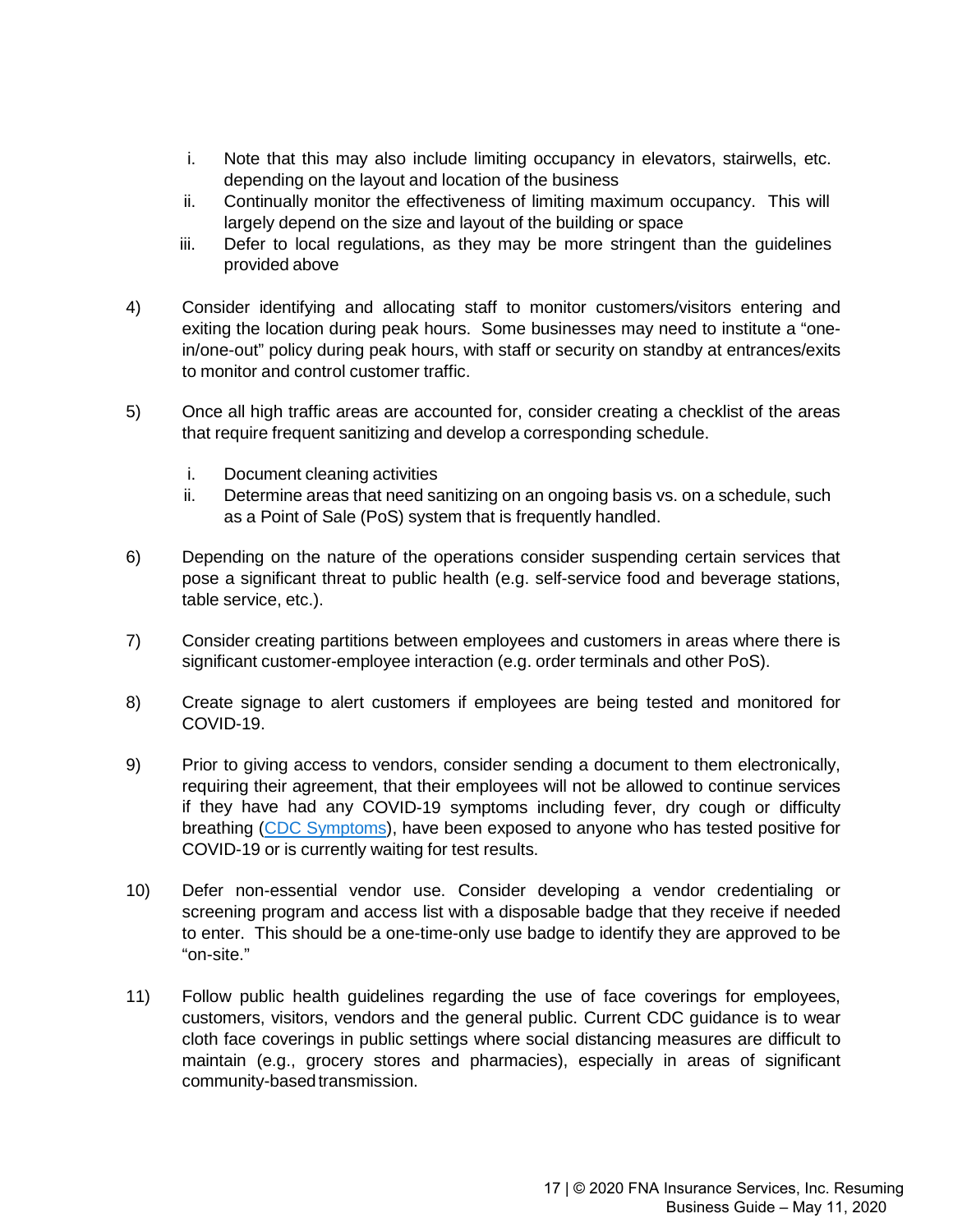12) Planning should include various communications designed to provide information on what the organization is doing, why it is being done, and how guidelines are being applied in a consistent manner.

# **C. Phase 3 – Implementation**

As employers engage in re-opening activities, they should focus on the following aspects of their operation including; access, disinfection, communication, and evaluation.

## **Access**

- 1) Have controls in place to maintain social distancing for high-traffic areas:
	- i. Areas of concern may include: entrances/exits, elevators, stairwells, points of sale, shared electronic equipment such as ATMs and vending machines, areas where queues may form, etc.
	- ii. Consider marking the floor with spaces that are at least 6 feet apart and placing signage alerting customers of the system in place.
	- iii. In addition, provide hand sanitizer/wipes or have staff on standby to sanitize these areas frequently throughout operating hours.
- 2) During this period of Phased Occupancy, consider that seating areas, tables, etc. may still need to be eliminated or at least limited until it is deemed safe for people to congregate in larger groups.
- 3) Limited operating hours: Consider implementing a process by which only certain customers are permitted in a location during certain hours (i.e. opening an hour early for higher risk customers like those who are elderly or have certain medical conditions that make them more susceptible to contracting COVID-19).
- 4) Confirm all lighting (exterior and interior) is in good working condition.
- 5) Verify that all security cameras are in good working condition, being monitored, and continuing to save footage.
- 6) For general housekeeping, verify the refuse collection company has been advised to resume their regular pickups. All walking paths and means of egress must be cleared in accordance with standard maintenance procedures.
- 7) Encourage all non-essential rooms or areas to keep doors closed.
- 8) Continue to require 6ft / 2m social distancing in all areas.
- 9) Elevator use should be restricted to 1-2 employees at one time, dependent upon elevator size (with signage posted).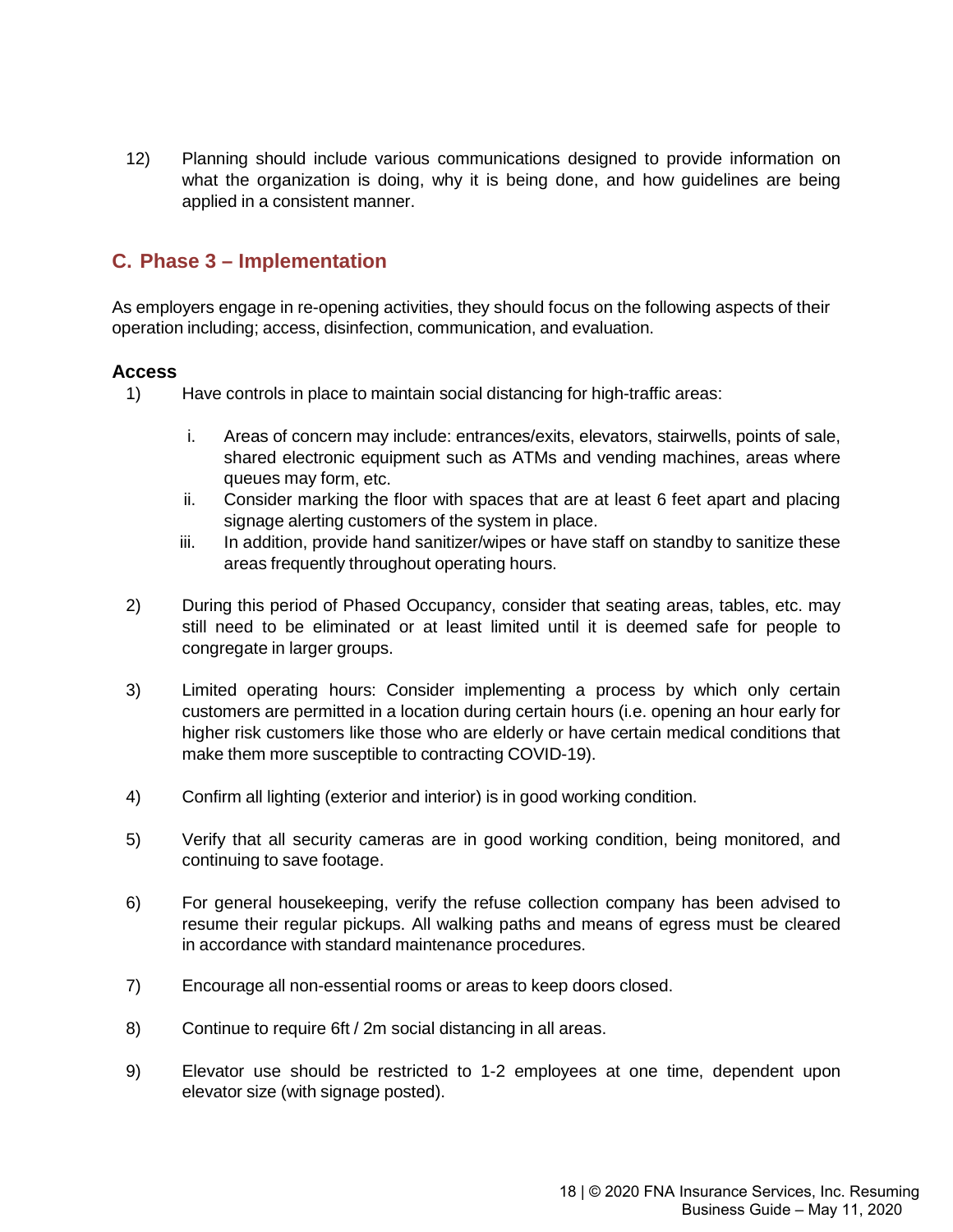- 10) Consider closing office break areas/kitchens and shared coffee machines, water machines or other kitchen appliances. Consider supplying bottled water. If a refrigerator is shared, provide wipes and require that the refrigerator be wiped down before and after each individual use.
- 11) Where possible, maintenance work "shift" times should be staggered.
- 12) Limit, when possible, the locations where vendors are permitted to go in the facility.
- 13) Stagger the vendor on-site dates and times so that vendors are provided access during times that have the least customer or employee presence.
- 14) Provide a separate and specific intake area solely for vendors (separate from areas that would be used by customers or employees) and ensure that this area is disinfected regularly and has disposal for PPE.
- 15) Limit or deny vendor access to common areas such as bathrooms and breakrooms.
- 16) Limit vendors from entering facilities if they can provide the service outside (e.g., packages, food delivery, etc.)
- 17) If possible, require a contactless temperature check prior to vendors having access to facilities.
- 18) Please see the property section for more information on engineering and building equipment maintenance.

## **Disinfecting**

- **1)** High traffic areas will need to be cleaned and sanitized with increased frequency.
- **2)** Depending on the nature of operations, high traffic areas will differ, some may include the following:
	- o Entrances and exits (including door handles)
	- o Stairwells
	- o Elevators
	- o Shared terminals or electronic equipment (ATMs, areas where customers place orders, points of sale, parking terminals, vending machines, gas pumps, etc.)
	- o Public restrooms
	- o Areas where queues form
	- o Coolers or display cases
	- o Food or beverage dispensers
	- o Seating areas and tables
	- o Customer assistance items like carts, baskets, electronic wheelchairs, etc.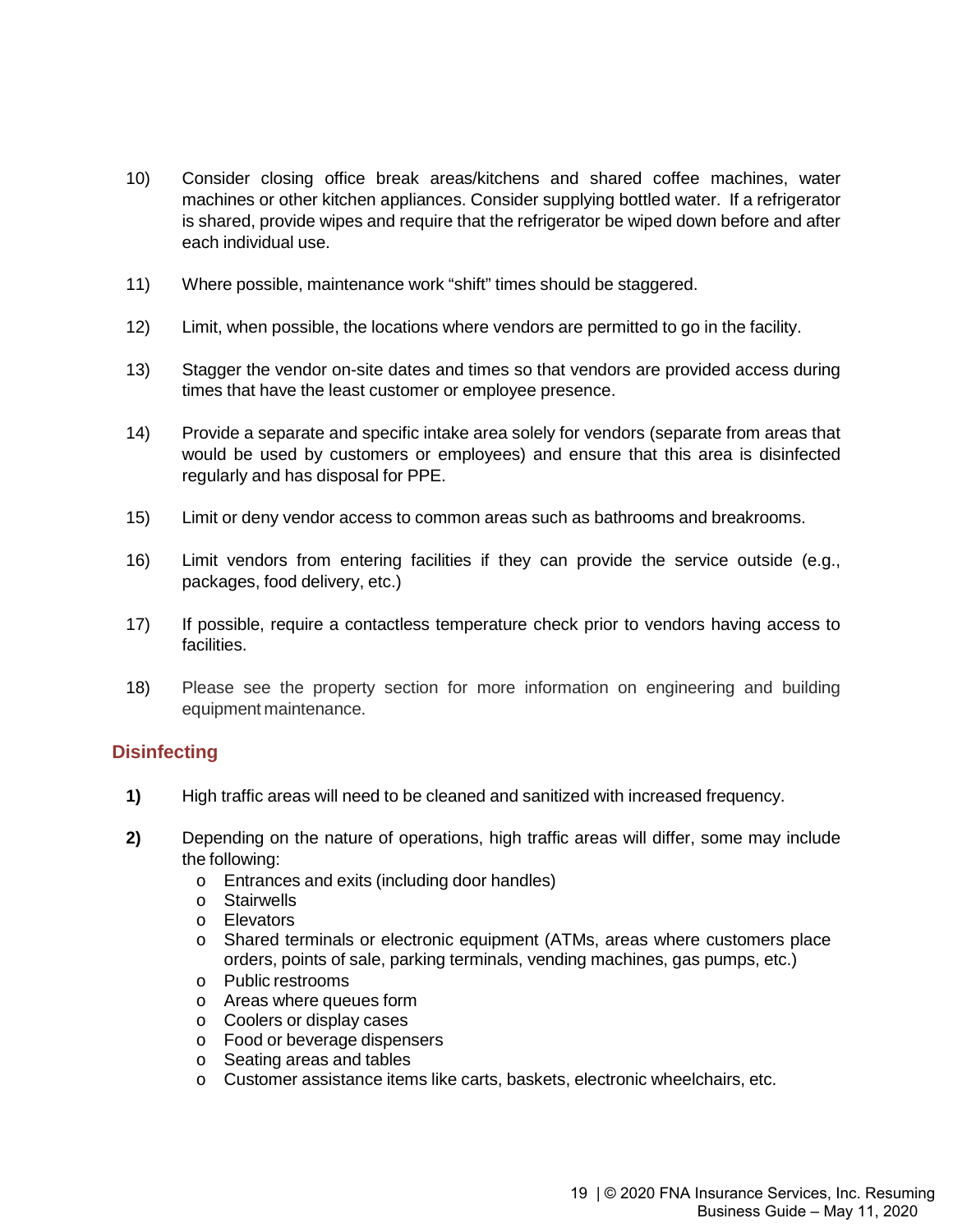- **3)** Stock all standard cleaning supplies for janitorial staff on site, regardless of whether there is a contract with a 3<sup>rd</sup> party cleaning company for COVID-19 cleaning.
- **4)** If contracts, invoices, or other documents need to be signed, offer electronic signatures first. If that is not available, either use a disposable pen or clean and disinfect after each use including clipboards, PoS systems, or other similar items.
- **5)** Provide disinfecting wipes and hand sanitizer in the main entrances, conference rooms, kitchen/break area for employee usage on door handles, light switches, etc.
- **6)** All disinfectants should be approved by the [EPA](https://www.epa.gov/pesticide-registration/list-n-disinfectants-use-against-sars-cov-2) for COVID-19 use.
- **7)** Provide notice / signage of chemicals used during cleaning process.
- **8)** Clean and disinfect all shared areas such as offices, bathrooms, break rooms, shared electronic equipment (tablets, touch screens, keyboards, remote controls).
- **9)** Close off and deep clean any areas where a probable or confirmed case of COVID-19 was identified.
- **10)** Contract with a licensed and insured  $3<sup>rd</sup>$  party cleaning company to clean the facility regularly.
- **11)** Coordinate with landlords (and communicate expecations) to have common building areas cleaned at increased frequencies. Focus areas should include but not be limited to: public lobbies and hallways, public bathrooms, security desks, access control points, elevators, and parking garage access points.
- **12)** Request an increased frequency of cleaning (at a minimum of daily) for washrooms and common areas.

## **Communication**

- **1)** Create signage alerting customers of:
	- o Occupancy limitations and procedures that are in place
	- o Social distancing expectations and requirements
	- o Employee health testing and monitoring procedures
	- o Cleaning efforts in high traffic areas
	- o Face masks, social distancing, and respiratory etiquette
	- o Changes to foot traffic to reduce overcrowding
	- o Prohibition of anyone entering who has experienced any of the [COVID-19](https://www.cdc.gov/coronavirus/2019-ncov/symptoms-testing/symptoms.html) [symptoms](https://www.cdc.gov/coronavirus/2019-ncov/symptoms-testing/symptoms.html)
	- o Other CDC notices and [posters](https://www.cdc.gov/coronavirus/2019-ncov/communication/print-resources.html?Sort=Date%3A%3Adesc)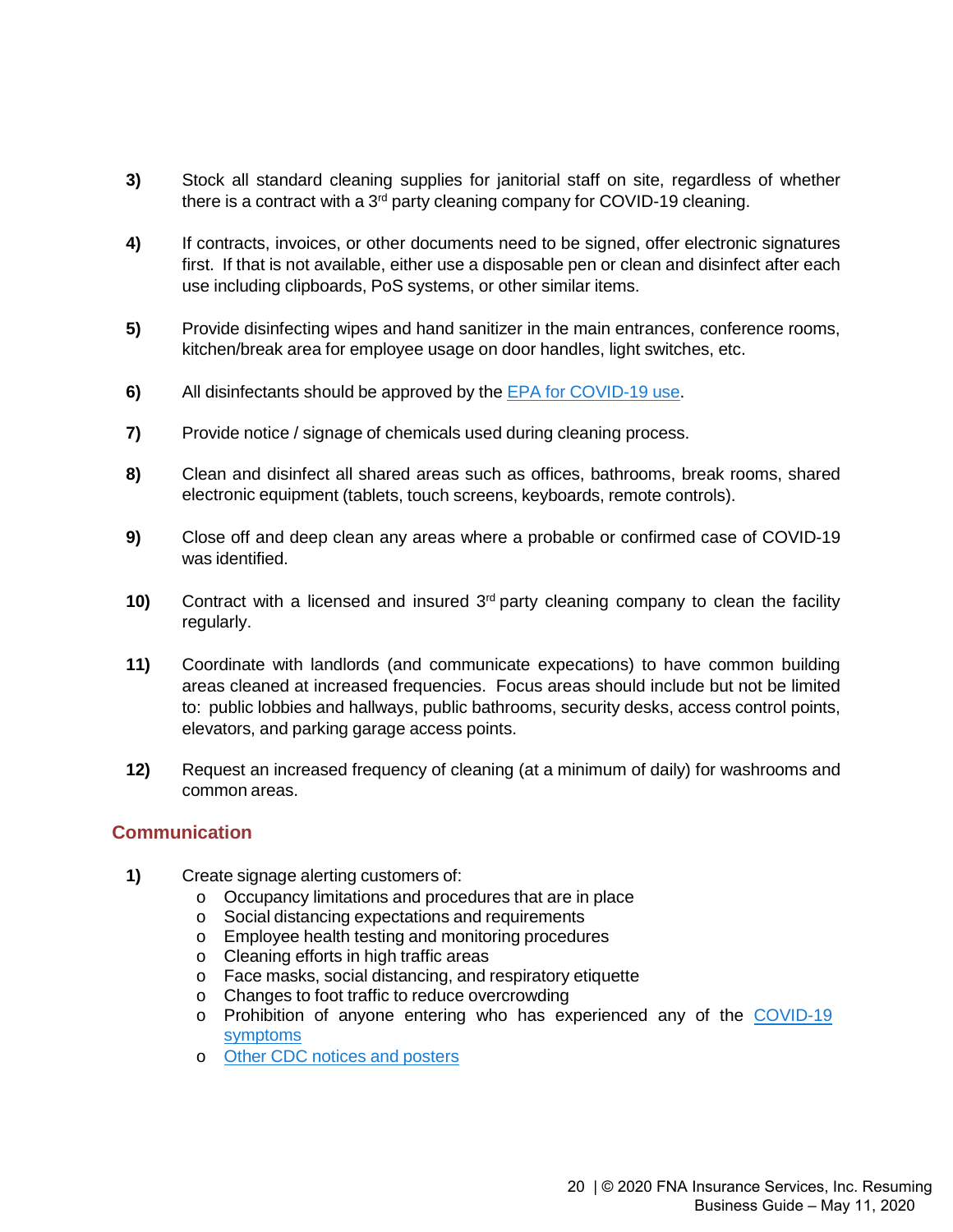- **2)** If an employee tests positive for COVID-19, a generic notice should be posted in a conspicuous space notifying vendors, visitors, and others (ensuring that no personal identifying information is included) of a positive test at the facility.
- **3)** Allow employees an opportunity to "opt-out" of returning to the workplace if they are not comfortable or not able to do so. Encourage any employees in this situation to talk with local HR.
- **4)** For employees returning to the workplace, consider having them sign an acknowledgement of employer workplace rules and policies established to mitigate and manage the COVID-19 risk.
- **5)** Consider including signage in the washroom areas reminding staff of proper handwashing protocols.
- **6)** Assess local situations regarding virus activity, local governmental restrictions, and consider opening to full capacity.
- **7)** Keep logs of all maintenance work done including time, work done, staff completing the work. This should be kept for any 3<sup>rd</sup> party work on site as well.
- **8)** Request the use of PPE by vendors (and all visitors) while they are on premise. That use may be limited to cloth mask face coverings, so it is recommended to have a dedicated hand-sanitizing station along with disinfectant wipes for their equipment or product they are bringing in. Do not allow vendors to use gloves; rather, have them use hand sanitizing soap prior to having access to the premises.

## **D. Phase 4 – Evaluation**

- 1) As public health officials permit, consider increasing the allowed occupancy so long as it allows for proper social distancing protocols. Depending on the size and layout of the premises, the allowed occupancy may need to be limited.
- 2) Evaluate the effectiveness of measures provided above.
- 3) Re-evaluate vendor lists to determine if there iscapacity to safely include more.
- 4) Continue all social distancing practices as outlined above.
- 5) Assess local situations regarding virus activity, local governmental restrictions, and consider opening to full capacity.
- 6) Re-evaluate deferred service.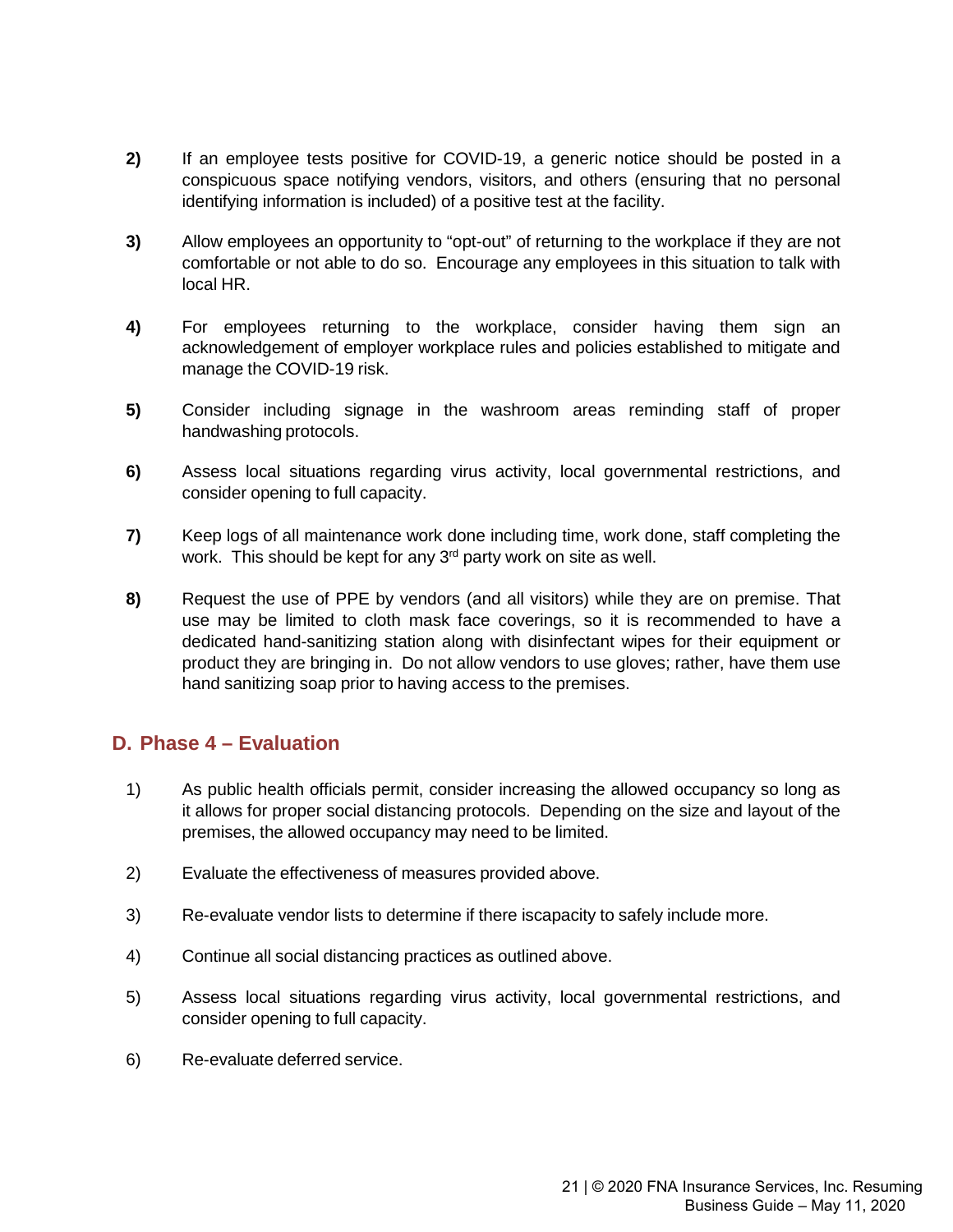# **III. Property Loss Prevention**

Ramping up or restarting a business during a pandemic requires continuous adjustment. Because the COVID-19 pandemic continues to have an unprecedented impact on daily life, business owners looking forward to ramping up or re-opening operations face significant challenges. Businesses should consider re-organizing and refreshing their property and operational policies and procedures.

# **A. Evaluation**

#### **At the earliest, implement change management measures to:**

- 1) Assess the facility for property damages
- 2) Identify all changes
- 3) Identify additional required controls

#### **Understand and evaluate the new operating conditions and exposures:**

#### **1) Authorities, state and local governmental guidance and requirements for property and facility occupation:**

Include guidance review from the Occupational Safety and Health Administration (OSHA). This includes social distancing requirements that will affect the facility operations, workspace layout, and/or redesigning the production facility.

#### **2) Employee shortage:**

In some cases, employers may be faced with an employee shortage which will invariably impact production and productivity. Employers will have to rethink and restructure employee workloads ensuring that employees are first assigned to the most critical tasks and projects.

#### **3) Employee fatigue:**

Employers should beware of employee burnout. For example, employers experiencing staffing shortages may increase workers' shift and forgo breaks. Loss experience data demonstrates that fatigued workers may result in greater losses and/or losses that may interrupt operations.

#### **4) Utilities and processes:**

Employers that re-open their business without established re-opening and revised operational procedures may face a strain utilities and systems. In a sense of urgency, a reduction of regular maintenance is a risk for losses.

### **5) Buildings:**

Employers should conduct a complete walk through of the facility including the building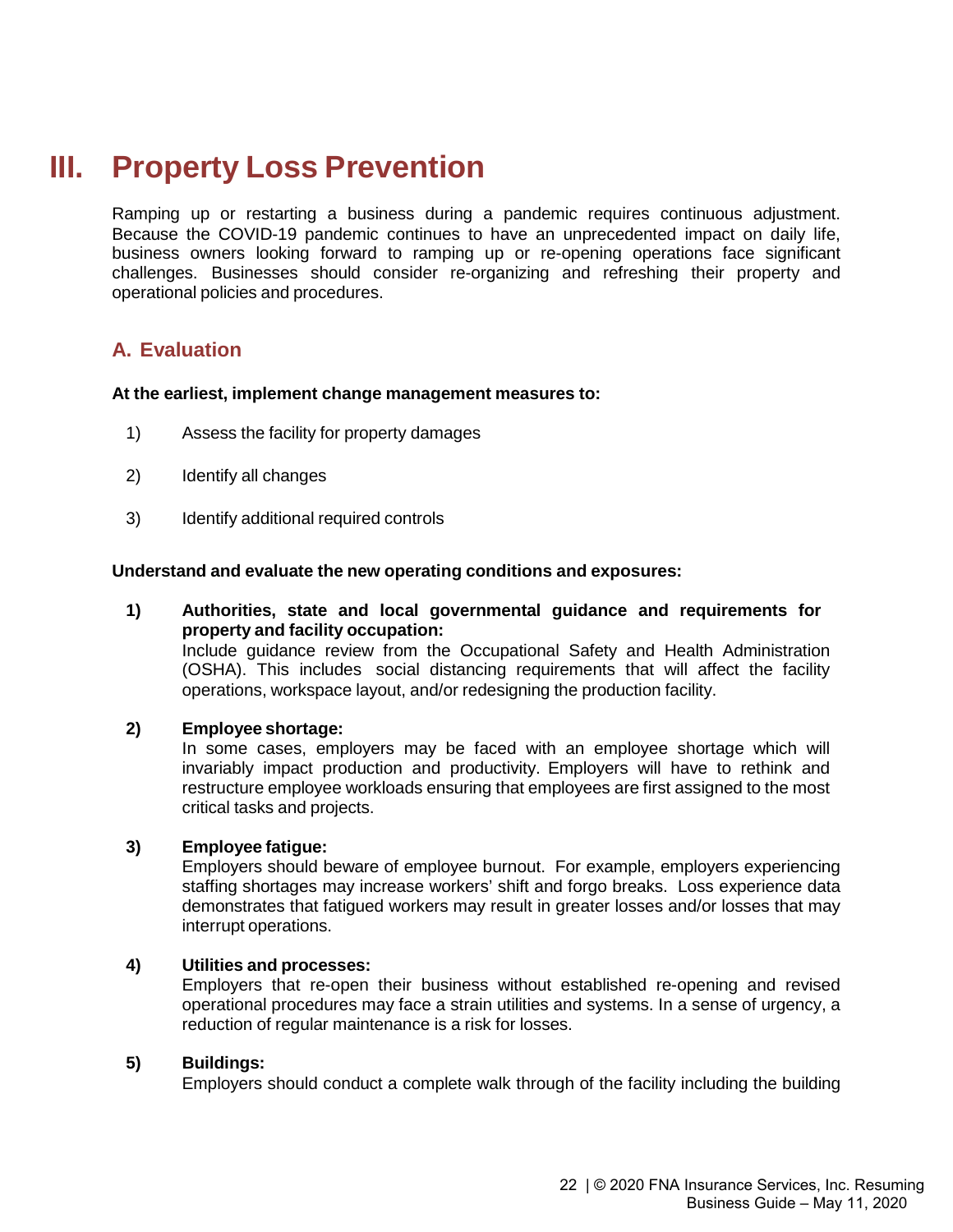and surrounding property to identify risk conditions and/or abnormal conditions.

Employers should be sure not to compromise inspections despite a reduced staff and/or shifts. Employers should identify conditions that create risk before a loss occurs.

#### **6) Supplies and Inventory:**

Shortages in the supply chain can compromise an organization's ability to meet production demands. Conversely, increased inventory can create significant fire hazards and/or damages. For example, inventory stored outside the facility but on the premises and too close to the building may create a fire hazard.

## **B. Guidance**

Before re-opening, seek the expertise of legal, insurance and other professionals.

#### 1) **Policies and Procedures**

Prior to re-opening, employers should review current policies and procedures and identify changes responsive to the COVID-19 work environment. If the employer makes changes to its policies and procedures, it should likewise train its employees.

### 2) **Emergency response plans (ERP**)

New rules and laws designed to mitigate the risk of spreading COVID-19 may impact the employer's ERP. For example, social distancing rules may impact an employers' ERP. At a minimum, employers should update the emergency procedures and contact list and train all employees. Egress plans may likewise need to be modified to include distance requirements and new facility layout.

#### 3) **Housekeeping**

One of the ways to mitigate risk is to ensure that employers maintain housekeeping and waste disposal standards. For example, housekeeping may be adversely affected if production, storage, and waste increase. Employers should consider increasing the frequency of cleaning to keep pace with increased production and/or facility needs. Specifically, employers should increase cleaning frequencies to maintain control over processes producing fugitive combustible dusts or oily residues.

#### 4) **Hot Work Policy**

Do not allow hot work to be performed in a permit-required area without following all elements of a hot work permit system.

#### 5) **Restarting utilities and processes**

Refreshing should be done to employees starting up the business or the production. Allow only qualified persons to turn on utilities or restart processes. Qualified persons may include electricians, plumbers/gasfitters (for fuels), or process equipment operators. The qualified person is more likely to detect and correct abnormal conditions before damage may occur.

#### 6) **Maintenance**

Proper maintenance programs should be in place, even with reduced shift. Annual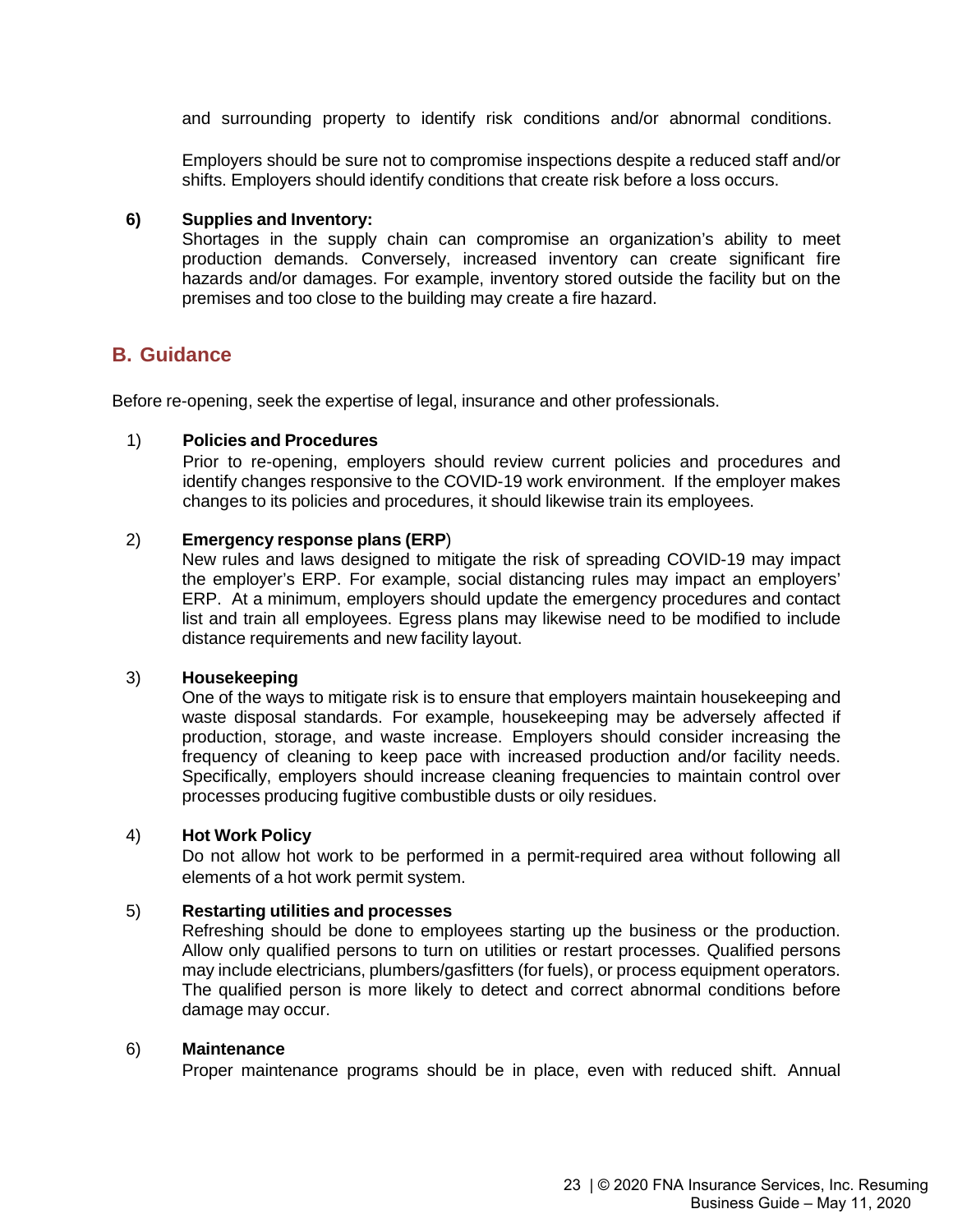inspections including thermographic inspections for electrical systems should be in place. Inspection of the fire protection systems should be in place including the inspection of the sprinkler systems, the fire extinguishers, and standpipes.

Follow a deliberate start-up process that allows time to detect abnormal conditions that could lead to equipment breakdown. Keep in mind equipment breakdown could be accompanied by an ensuing fire.

### 7) **Fire protection and impairment procedures**

Avoid un-necessary shut down of fire protection systems. However, for those impairments which do occur, follow all elements of a fire protection impairment program and contact the insurance broker or insurer.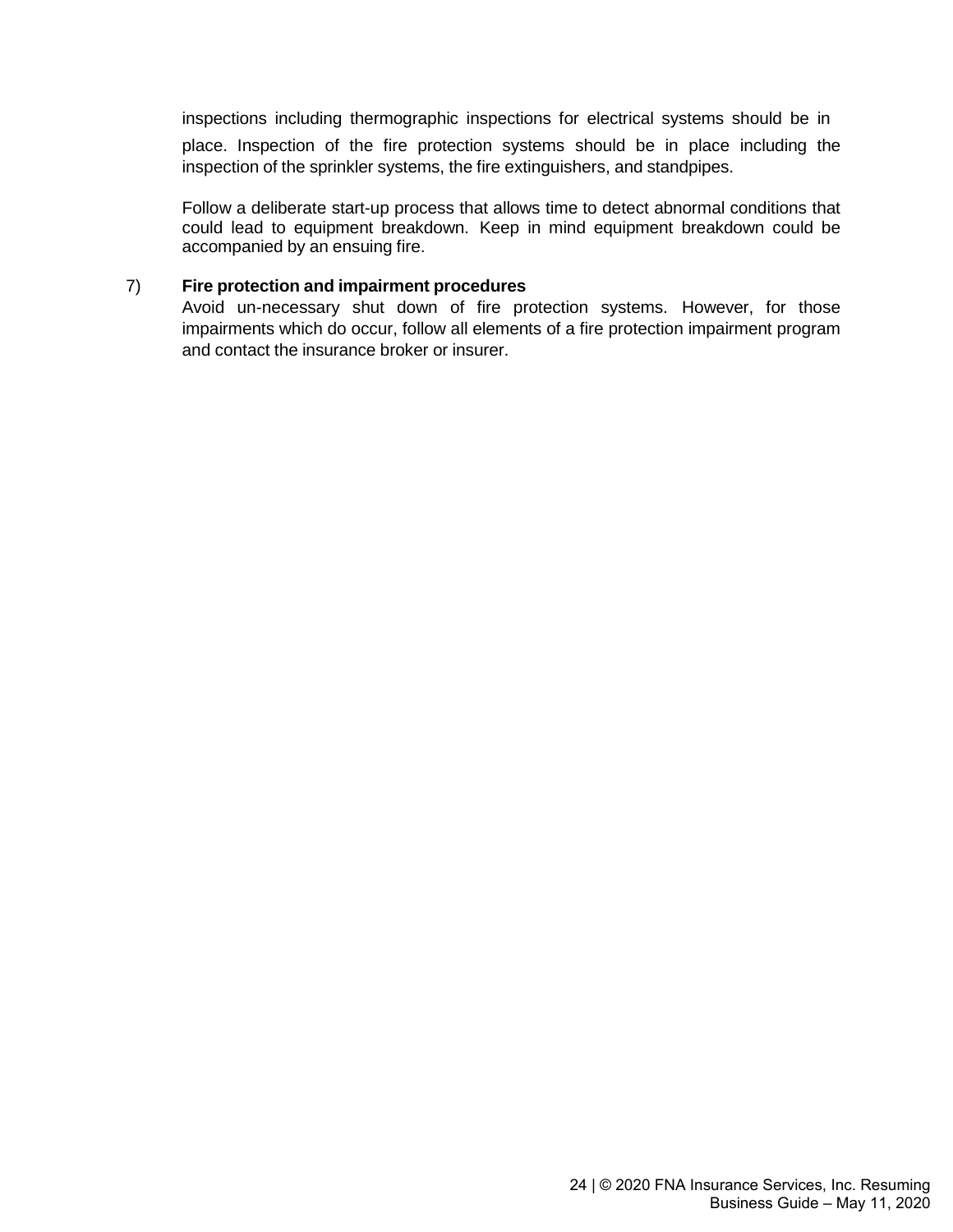# **IV. Job Aids and Checklists**

# **A. Health Screening Questionnaire**

**Name:**

**Facility Address:**

**Date:**

**Manager:**

## **MAY ONLY BE USED FOR EMPLOYEES/WORKERS COMING ON-SITE – MAY NOT BE USED FOR REMOTE EMPLOYEES/WORKERS**

| <b>Section 1:</b><br><b>Employee Health and Wellness Checklist</b> | <b>YES</b> | <b>NO</b> | <b>NA</b> | <b>Comments</b> | How long have<br>you experienced<br>these<br>symptoms? |
|--------------------------------------------------------------------|------------|-----------|-----------|-----------------|--------------------------------------------------------|
| Are you experiencing any of the following symptoms or              |            |           |           |                 |                                                        |
| combination of symptoms? CDC - COVID-19 Symptoms                   |            |           |           |                 |                                                        |
| Cough<br>$\bullet$                                                 |            |           |           |                 |                                                        |
| Shortness of Breath                                                |            |           |           |                 |                                                        |
| Or at least two of these symptoms:                                 |            |           |           |                 |                                                        |
| Fever (100.4 or higher)                                            |            |           |           |                 |                                                        |
| Chills<br>٠                                                        |            |           |           |                 |                                                        |
| Repeated Shaking with Chills                                       |            |           |           |                 |                                                        |
| <b>Muscle Pain</b>                                                 |            |           |           |                 |                                                        |
| Headache                                                           |            |           |           |                 |                                                        |
| Sore Throat                                                        |            |           |           |                 |                                                        |
| New Loss of Taste/Smell<br>$\bullet$                               |            |           |           |                 |                                                        |
| Are you currently waiting for COVID-19 test results?               |            |           |           |                 |                                                        |
| Have you tested positive for COVID-19?                             |            |           |           |                 |                                                        |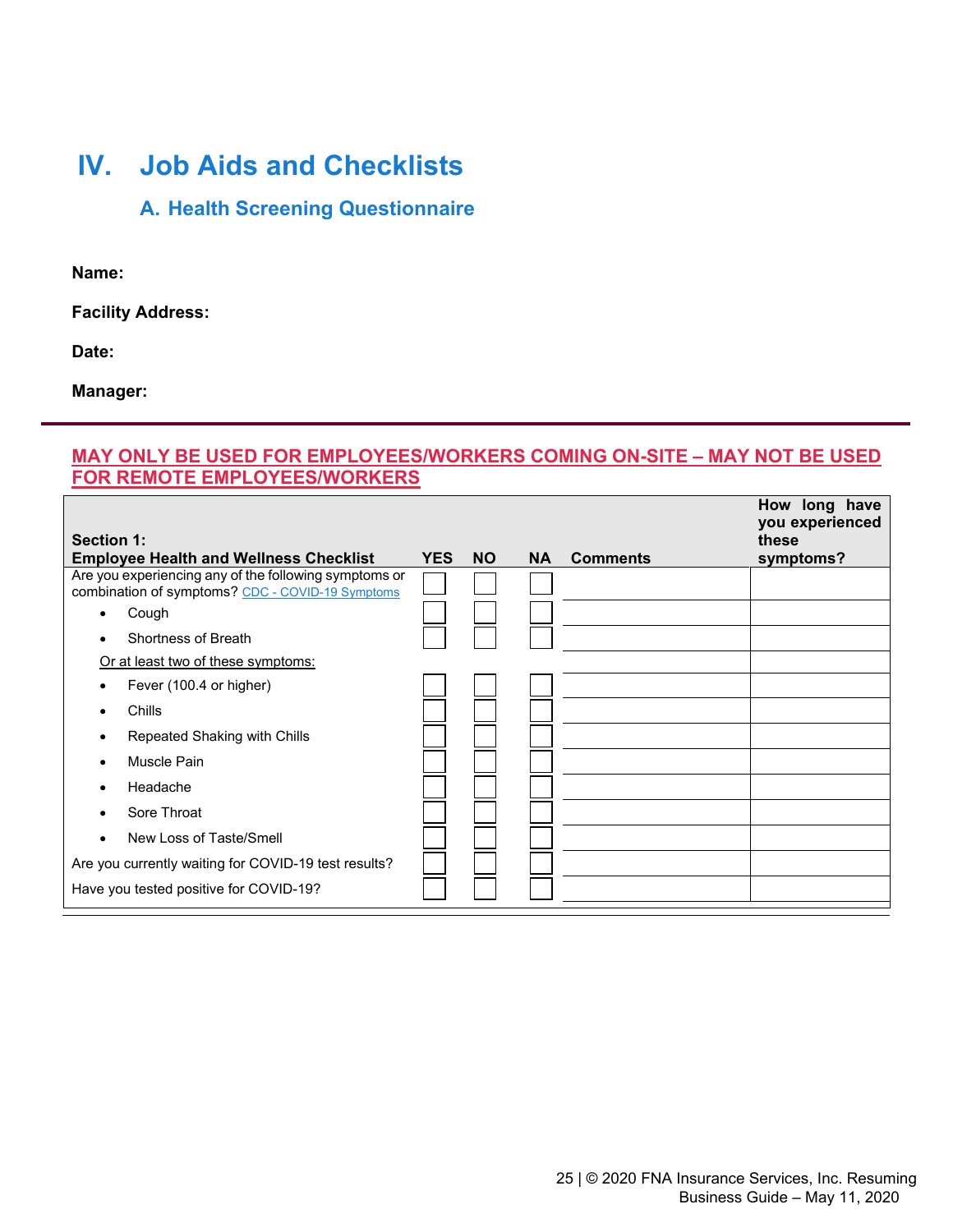| DO NOT ASK ABOUT FAMILY MEMBER HEALTH CONDITIONS<br><b>Section 2:</b>                                                                                        |            |           |           |                 |                         |
|--------------------------------------------------------------------------------------------------------------------------------------------------------------|------------|-----------|-----------|-----------------|-------------------------|
| <b>Social Distancing &amp; Employee Exposure</b>                                                                                                             | <b>YES</b> | <b>NO</b> | <b>NA</b> | <b>Comments</b> | <b>Additional Notes</b> |
| Have you self-quarantined? If so, how many days and<br>why? (remaining in your home and outdoor activities<br>without coming closer than 6-feet from others) |            |           |           |                 |                         |
| Have you been exposed to anyone currently waiting<br>for COVID-19 test results?                                                                              |            |           |           |                 |                         |
| Have you been exposed to anyone who has tested<br>positive for COVID-19?                                                                                     |            |           |           |                 |                         |
| Have you been exposed to anyone with any of the<br>following symptoms or combinations of symptoms:                                                           |            |           |           |                 |                         |
| Cough<br>$\bullet$                                                                                                                                           |            |           |           |                 |                         |
| Shortness of Breath                                                                                                                                          |            |           |           |                 |                         |
| Or at least two of these symptoms:                                                                                                                           |            |           |           |                 |                         |
| Fever (100.4 or higher)                                                                                                                                      |            |           |           |                 |                         |
| Chills                                                                                                                                                       |            |           |           |                 |                         |
| Repeated Shaking with Chills                                                                                                                                 |            |           |           |                 |                         |
| Muscle Pain                                                                                                                                                  |            |           |           |                 |                         |
| Headache                                                                                                                                                     |            |           |           |                 |                         |
| Sore Throat                                                                                                                                                  |            |           |           |                 |                         |
| New Loss of Smell/Taste                                                                                                                                      |            |           |           |                 |                         |
| Have you traveled outside your state/province or<br>regional area?                                                                                           |            |           |           |                 |                         |
|                                                                                                                                                              |            |           |           |                 |                         |

# **Additional information that is pertinent to you returning back to the facility**

**Human Resources Use Only**

**Notes:**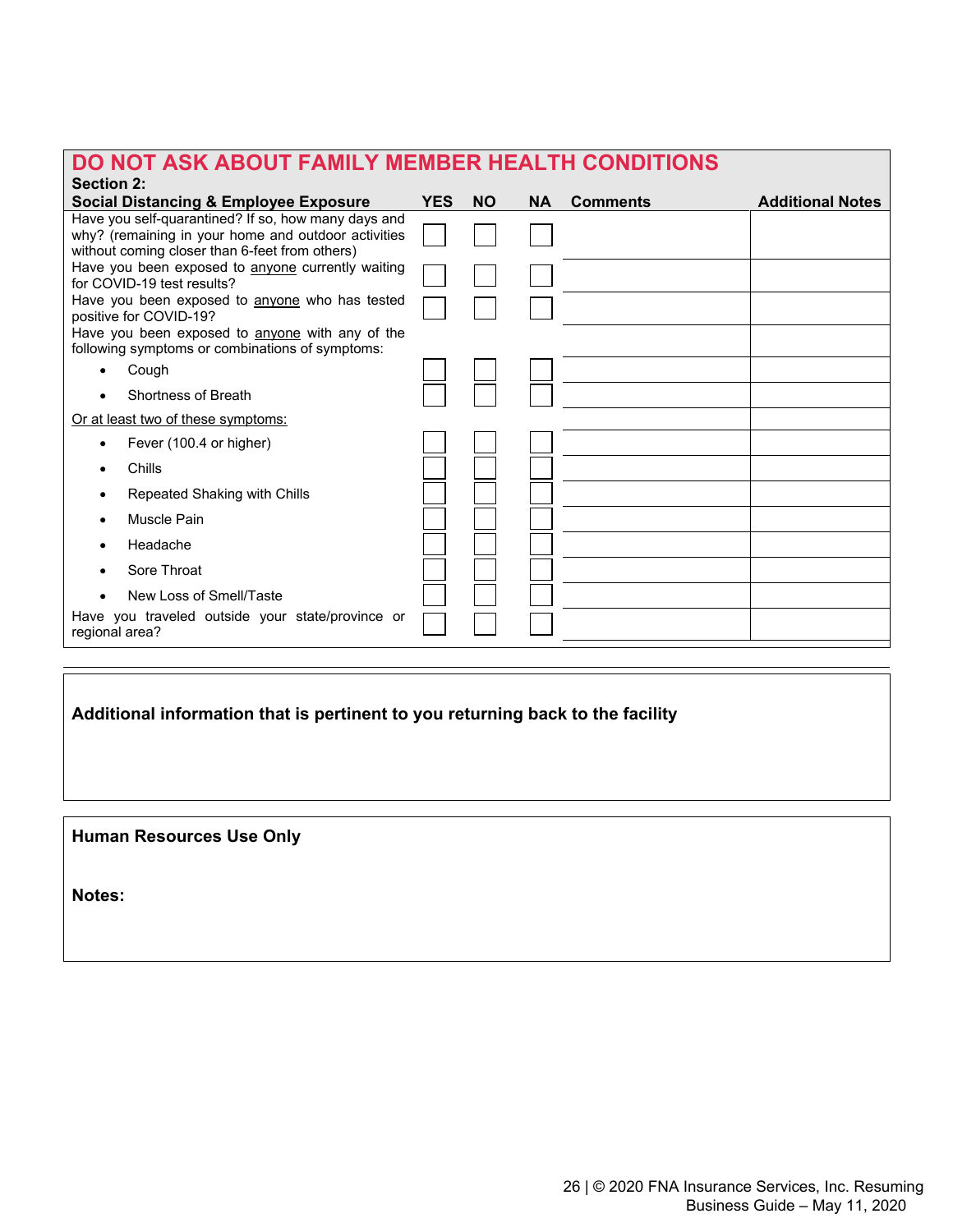# **A. Office Re-opening Safety Checklist**

| Company<br><b>Division:</b> | <b>Assessor's Name:</b> |  |
|-----------------------------|-------------------------|--|
| <b>Building Address:</b>    | Date:                   |  |
| Floor / Suite #             | Time:                   |  |

#### **Instructions:**

In safety engineering, there is what is known as a hierarchy of controls (Engineering, Administrative, Personal Protective Equipment), which are preferred in that order. When a higher level control is not feasible, the assessor should then review alternative options at the lower levels. For example: if it is not feasible to install a barrier between desks or move desks (engineering), attempt to modify schedules or develop other rules (administrative), followed by requiring employees to use masks (personal protective equipment) as a last resort. That process should be applied throughout this assessment process. Note: Social distancing is considered to be 6ft or 2m.

| Category:                   | Elements:                                                                                                                                                    | <b>Control Measures:</b>                                                                                                                                                                    | (Yes/No/NA)<br>  Comments: |
|-----------------------------|--------------------------------------------------------------------------------------------------------------------------------------------------------------|---------------------------------------------------------------------------------------------------------------------------------------------------------------------------------------------|----------------------------|
| <b>Engineering Controls</b> |                                                                                                                                                              |                                                                                                                                                                                             |                            |
| <b>Access Points</b>        | Building doors<br>(landlord controlled)<br>Lobby<br>(landlord controlled)<br>Elevators<br>(landlord controlled)<br>Public bathrooms<br>(landlord controlled) | Review plans or changes which landlord has<br>implemented to address exposures for<br>common building elements. Are risks<br>adequately addressed through engineering<br>design / redesign? |                            |
|                             | Doors (within<br>company's<br>space)                                                                                                                         | Are there any economical options to<br>provide for automatic / no touch door<br>opening devices? Consider disposable<br>wipes at doors or hands free openers.                               |                            |
| <b>Desk Configurations</b>  | Cubicle wall<br>heights                                                                                                                                      | For any cubicles or desks with low partitions<br>or open desk plans, are there barriers that<br>could be installed economically?                                                            |                            |
|                             | Staggered desk<br>locations                                                                                                                                  | Is it feasible to relocate desks or take desks<br>out of service to ensure adequate social<br>distancing?                                                                                   |                            |
| <b>Reception Area</b>       | Reception desk                                                                                                                                               | Are there feasible options for physical<br>barriers such as clear plastic / glass screens,<br>or painted / taped spacing guidelines on<br>floors?                                           |                            |
|                             | Restrooms<br>(within company's<br>space)                                                                                                                     | Evaluate size and layout of restrooms,<br>sinks and/or stalls with limited partitions.<br>Can we feasibly take some fixtures out of<br>service or add barriers?                             |                            |
|                             | Seating                                                                                                                                                      | Is it feasible to remove chairs or mark with<br>caution tape in to maintain social distancing?                                                                                              |                            |
| <b>Conference Rooms</b>     | Seating                                                                                                                                                      | Is it feasible to remove chairs or mark with<br>caution tape in to maintain social distancing?                                                                                              |                            |
| <b>Break Rooms</b>          | Seating                                                                                                                                                      | Is it feasible to remove tables / chairs or<br>mark with caution tape in to maintain social<br>distancing?                                                                                  |                            |
| <b>Reduce Occupancy</b>     | Staggered work<br>schedules                                                                                                                                  | Is it feasible to have employees arrive at<br>and leave the office on staggered schedules<br>to avoid high foot traffic conditions?                                                         |                            |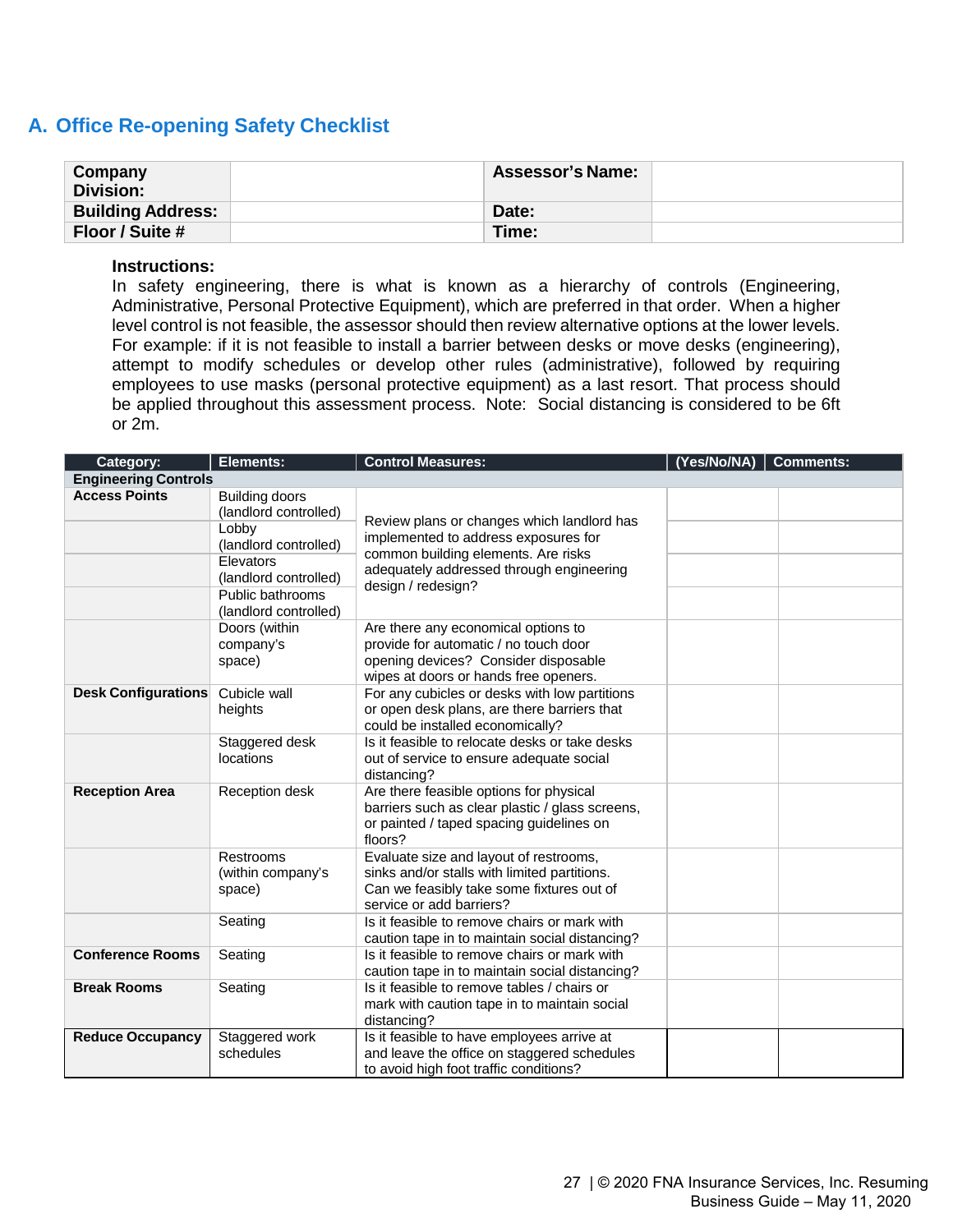|                             | Alternating work | Is it feasible to have employees alternate days |  |
|-----------------------------|------------------|-------------------------------------------------|--|
|                             | days or weeks    | Or weeks in / out of the office. (MWF / TTH)    |  |
|                             |                  | or (2 weeks in and 2 weeks home), etc.?         |  |
|                             | Remote work      | Encourage all that can work from home           |  |
|                             |                  | to continue to do so. Reserve office            |  |
|                             |                  | capacity for critical business functions        |  |
|                             |                  | and those employees with home                   |  |
|                             |                  | limitations or technology issues.               |  |
|                             |                  |                                                 |  |
|                             |                  | Can all employees who wish to return to the     |  |
|                             |                  | office do so while continuously maintaining     |  |
|                             |                  | social distancing?                              |  |
| <b>Visitor &amp; Vendor</b> | <b>Visitors</b>  | Can visitors be restricted to essential         |  |
| <b>Management</b>           |                  | client business meetings?                       |  |
|                             | Vendors          | Can we reduce non-essential pick-ups /          |  |
|                             |                  | deliveries? Have we provided vendors            |  |
|                             |                  | with rules on social distancing and obtained    |  |
|                             |                  | acknowledgement from vendors?                   |  |
| <b>Social Distancing</b>    | Meetings         | Is it feasible to limit in-person meetings to   |  |
|                             |                  | the revised and socially distanced              |  |
|                             |                  | capacity of our conference rooms?               |  |
|                             | Restrooms        | Have employees been instructed to practice      |  |
|                             | (public)         | social distancing? (Do not use sinks            |  |
|                             |                  | immediately next to others, do not              |  |
|                             |                  | overcrowd, etc.)                                |  |
|                             | Mailroom         | Is it feasible to limit to 1 employee?          |  |
|                             |                  | Can we encourage pick-up /delivery within       |  |
|                             |                  | established drop-off points to limit physical   |  |
|                             |                  | contact?                                        |  |
| <b>Signage</b>              | Office signage   | Procurement will develop and provide            |  |
|                             | posted as        | signs addressing social distancing and PPE      |  |
|                             | required         | requirements. Locations: main entrance(s),      |  |
|                             |                  | common alternate entrances, reception,          |  |
|                             |                  | break rooms. Will all required signs be posted  |  |
|                             |                  | by the opening date?                            |  |
| <b>Employee</b>             | Awareness        | Company to record an employee awareness         |  |
| <b>Education</b>            | training         | training module.                                |  |
|                             |                  | Will all employees be required to complete      |  |
|                             |                  | It prior to returning to the office?            |  |

| <b>Category:</b>                     | Elements:                                             | <b>Control Measures:</b>                                                                                                                                                                                                                                                                                                                                 | (Yes/No/NA) | <b>Comments:</b> |
|--------------------------------------|-------------------------------------------------------|----------------------------------------------------------------------------------------------------------------------------------------------------------------------------------------------------------------------------------------------------------------------------------------------------------------------------------------------------------|-------------|------------------|
| <b>Personal Protective Equipment</b> |                                                       |                                                                                                                                                                                                                                                                                                                                                          |             |                  |
| <b>Face Coverings</b>                | Cloth masks<br>(non-medical)                          | Have options been provided for<br>employees and quests to wear cloth<br>masks or face coverings?<br>CDC provided guidelines:<br><b>Cloth Face Coverings</b><br>Note: We do not currently recommend N95<br>or surgical masks, as these should<br>be reserved for high – risk professions<br>and would require respiratory protection<br>program per OSHA. |             |                  |
| <b>Gloves</b>                        | Nitrile or other non-<br>porous, disposable<br>gloves | Have options been provided for<br>employees and guests to wear<br>disposable gloves when using<br>common office equipment?                                                                                                                                                                                                                               |             |                  |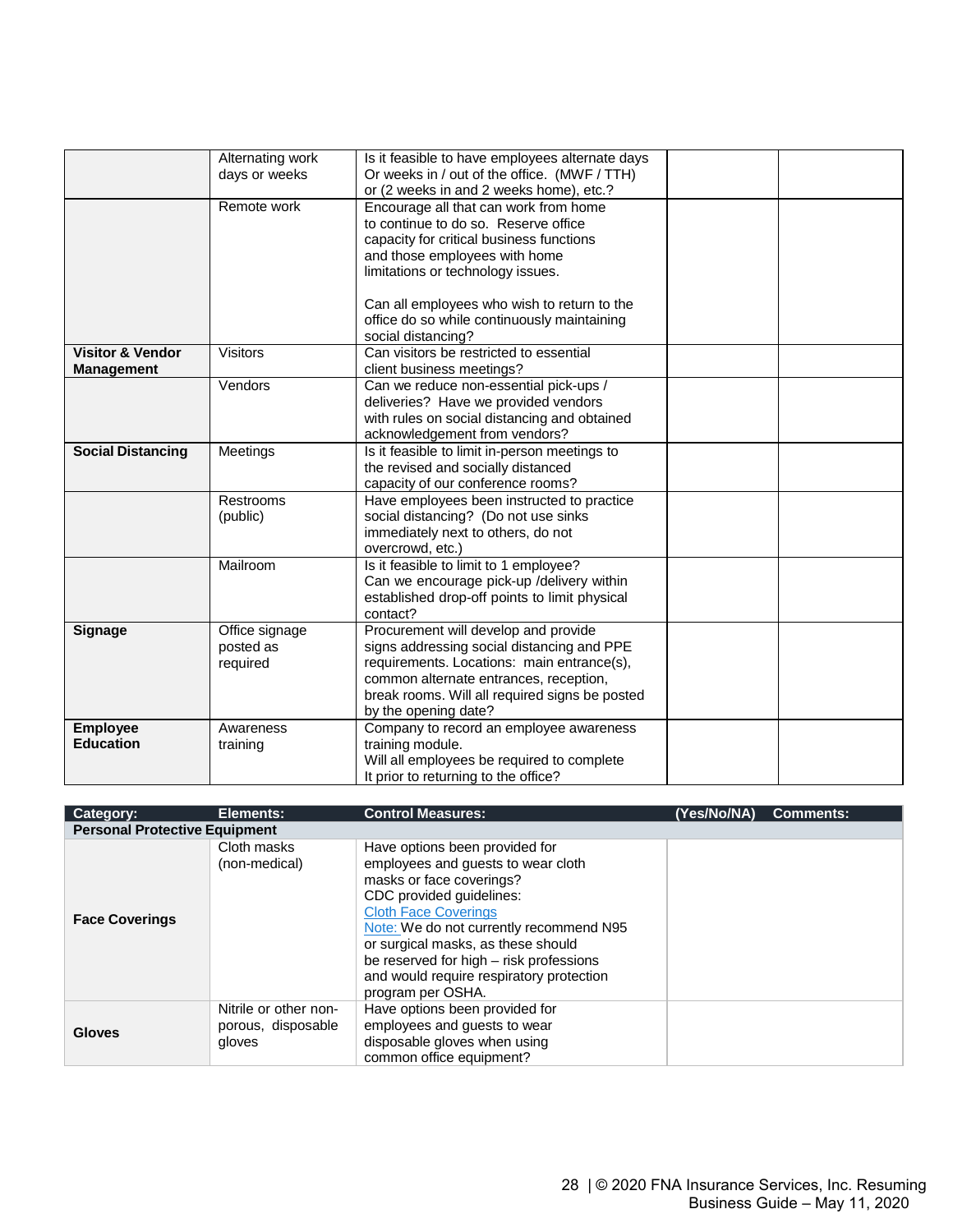| Category:                                                                    | Elements:                                                                                                                                                                                                                                                                                                                                                                   | <b>Control Measures:</b>                                                                                                                              | Complete?<br>(Yes/No) | <b>Comments:</b> |
|------------------------------------------------------------------------------|-----------------------------------------------------------------------------------------------------------------------------------------------------------------------------------------------------------------------------------------------------------------------------------------------------------------------------------------------------------------------------|-------------------------------------------------------------------------------------------------------------------------------------------------------|-----------------------|------------------|
| <b>Cleaning Protocols</b>                                                    |                                                                                                                                                                                                                                                                                                                                                                             |                                                                                                                                                       |                       |                  |
| <b>Products to Stock</b>                                                     | Hand sanitizer                                                                                                                                                                                                                                                                                                                                                              | Refer to US EPA guidelines for approved<br>products for killing the virus<br>If building provides, review supplies to                                 |                       |                  |
|                                                                              | Disinfectant sprays<br>/ wipes                                                                                                                                                                                                                                                                                                                                              | determine appropriateness (consult safety<br>team).                                                                                                   |                       |                  |
|                                                                              | Paper towels                                                                                                                                                                                                                                                                                                                                                                | <b>NA</b>                                                                                                                                             |                       |                  |
|                                                                              | Nitrile gloves                                                                                                                                                                                                                                                                                                                                                              | <b>NA</b>                                                                                                                                             |                       |                  |
| Office equipment<br>being returned                                           | Computers, monitors,<br>printers, headsets, etc.                                                                                                                                                                                                                                                                                                                            | Request that employee wipe down (with<br>disinfectant wipes) all equipment which<br>was brought home.                                                 |                       |                  |
| Initial "Deep"<br><b>Cleaning</b>                                            | Refer to CDC<br>quidance<br><b>Cleaning and Disinfecting</b><br><b>Your Facility</b>                                                                                                                                                                                                                                                                                        | Contract with cleaning<br>firm to conduct "deep" cleaning<br>and disinfection per CDC guidelines.                                                     |                       |                  |
| <b>High Touch Areas</b><br>(must be<br><b>Disinfected</b><br>at least daily) | Door handles<br>Elevator controls<br>Bathroom sinks and<br>stalls<br>Coffee makers<br>Water dispensers<br>Microwaves / toasters<br>Vending machines<br>Refrigerator door<br>handles<br>Copiers / scanners<br>Break room tables<br>/ chairs<br>Equipment for<br>proposal binding<br>Mail room surfaces<br>Reception areas<br>surfaces<br>Conference /<br>board room surfaces | Contract with 3 <sup>rd</sup> party services<br>(if employees are expected to do it,<br>issue with training, and lack of proper<br>HazCom, SDS, etc.) |                       |                  |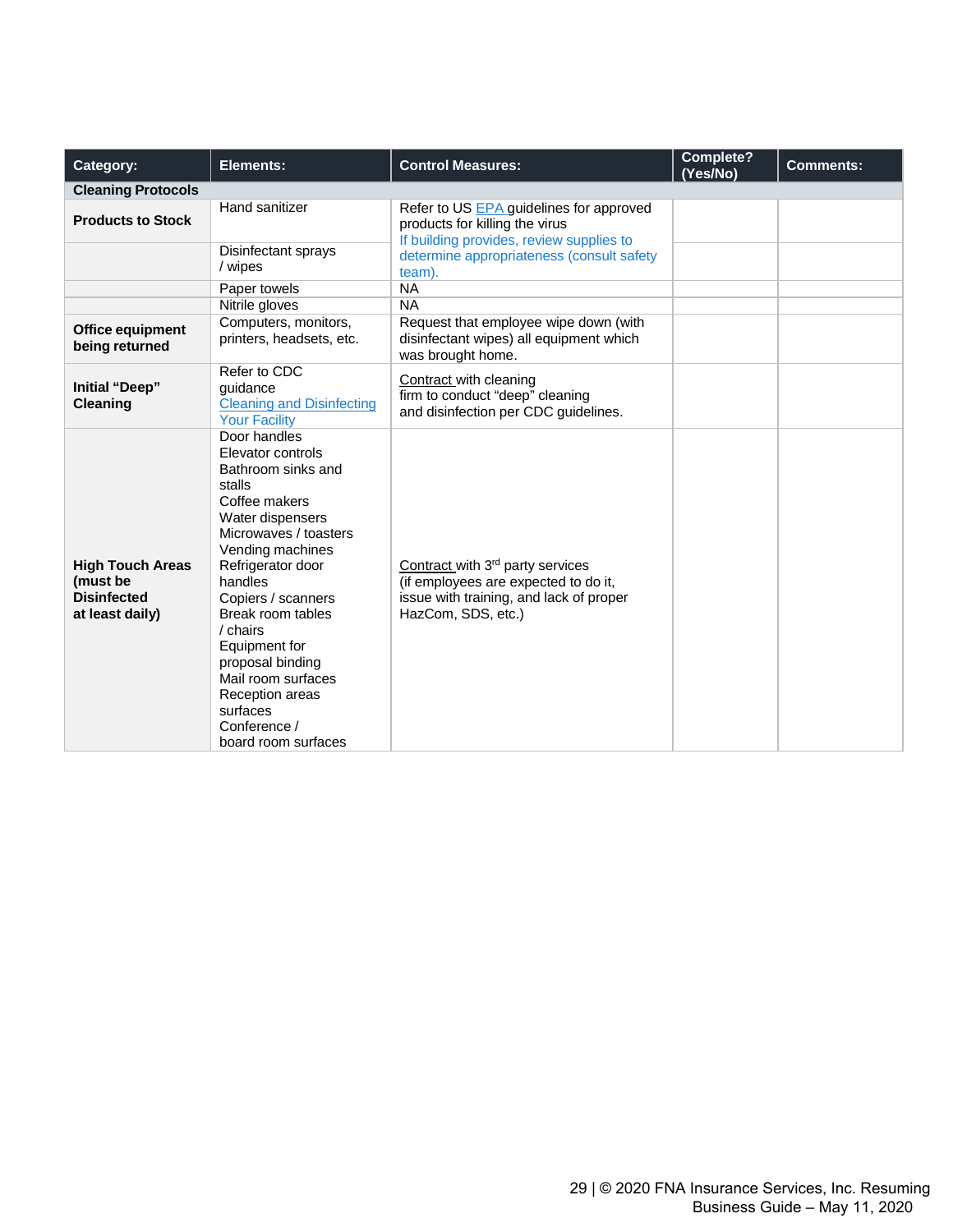# **A. Property Checklist**

Several businesses have been shut down and vacant (or minimally supervised) during the COVID-19 pandemic. As businesses begin to slowly re-open, it is important to review the condition of the property to ensure damage has not occurred and the property is able to function as desired as employees and operations begin to resume.

Any worker(s) performing the task of preparing the building for occupation after a period of inactivity should be provided with appropriate training, PPE, and sanitizing equipment in order to adequately protect themselves from potential exposure or spread of COVID-19. If new chemicals or disinfectants are brought onto the premise, ensure proper safety data sheets and training is supplied. Verify that the chemicals do not post a fire hazard that could overwhelm the property's fire suppression system(s).

Note, this document only is intended to address potential property exposures and is not intended to be a comprehensive return to work document.

## General Overview

| ב. ח<br>vame.<br>. .<br>$-$ |  |
|-----------------------------|--|
| ___                         |  |

#### Description of Operations

| <b>Number</b><br>* of Emplovees: |  |
|----------------------------------|--|
| Hours of (<br>Deration:          |  |

#### Property and Premise Inspections (exterior)

| Are access gates intact and operating<br>properly?                                                         | $\Box$ Yes $\Box$ No $\Box$ N/A |
|------------------------------------------------------------------------------------------------------------|---------------------------------|
| Is perimeter fencing intact?                                                                               | $\Box$ Yes $\Box$ No $\Box$ N/A |
| Are there any noticeable natural<br>(downed/damaged<br>hazards<br>trees.<br>excess standing water, other)? | $\Box$ Yes $\Box$ No $\Box$ N/A |
| Is there damage to the exterior of<br>building (broken windows, doors,<br>graffiti, other)?                | □Yes □No □N/A                   |
| Are security cameras intact?                                                                               | $\Box$ Yes $\Box$ No $\Box$ N/A |
| Perform<br>roof inspection (standing<br>water, vegetation, exposed<br>areas,<br>other)                     | $\Box$ Yes $\Box$ No $\Box$ N/A |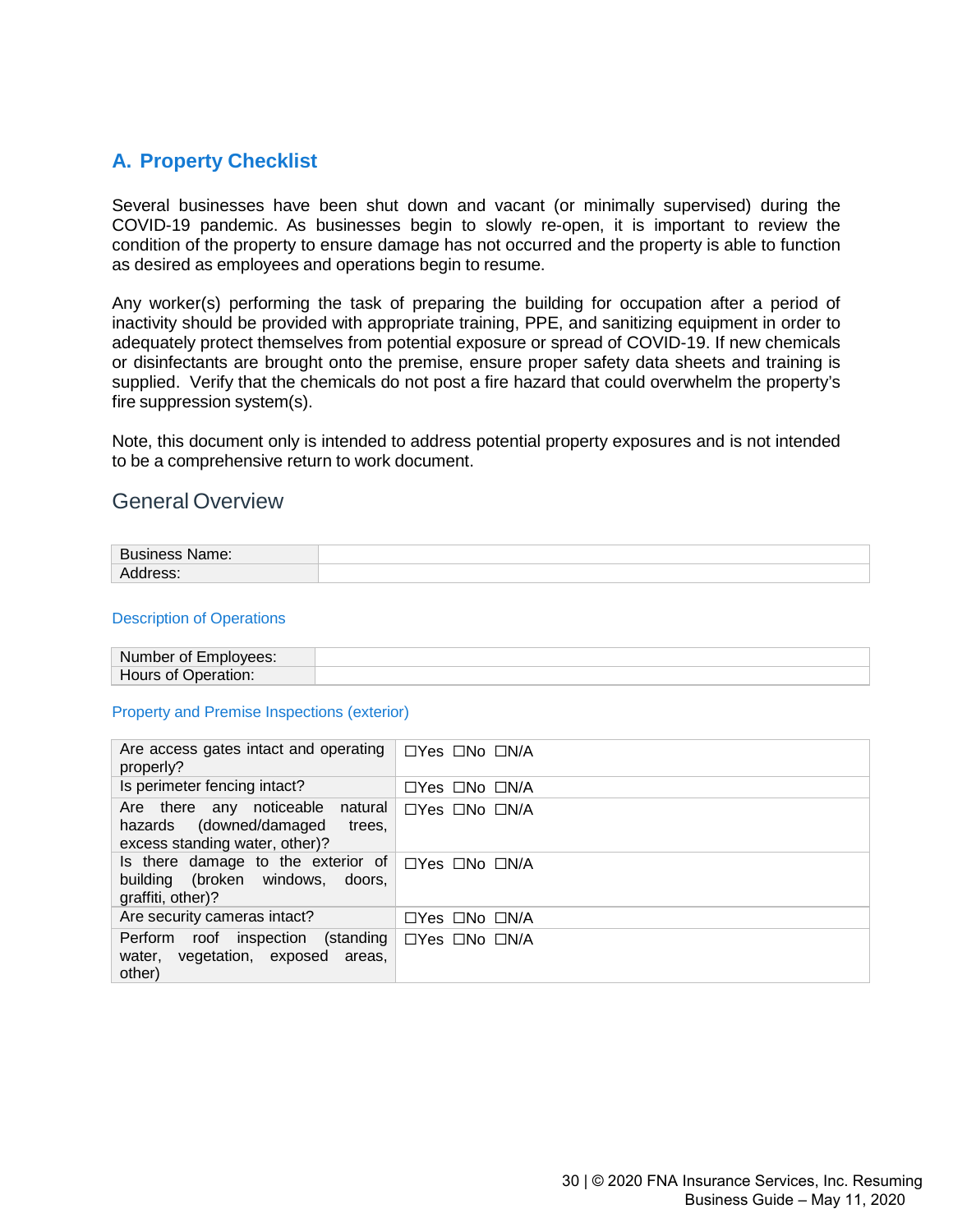# Property and Premise Inspections (Interior)

| Are there any signs of intrusion                                                                              | $\Box$ Yes $\Box$ No $\Box$ N/A |
|---------------------------------------------------------------------------------------------------------------|---------------------------------|
| Are there noticeable roof leaks?                                                                              | $\Box$ Yes $\Box$ No $\Box$ N/A |
| Is adequate lighting available?                                                                               | $\Box$ Yes $\Box$ No $\Box$ N/A |
| Is emergency lighting operational?                                                                            | $\Box$ Yes $\Box$ No $\Box$ N/A |
| Is emergency egress unobstructed?                                                                             | $\Box$ Yes $\Box$ No $\Box$ N/A |
| Is fire safety plan posted?                                                                                   | $\Box$ Yes $\Box$ No $\Box$ N/A |
| Are HVAC systems tested and<br>operational? Do filters require<br>replacement?                                | $\Box$ Yes $\Box$ No $\Box$ N/A |
| Are any modifications required to the<br>building prior to re-opening (shielding,<br>barriers, signage, etc.) | $\Box$ Yes $\Box$ No $\Box$ N/A |
| Are there any changes to the<br>operations performed within the<br>building?                                  | $\Box$ Yes $\Box$ No $\Box$ N/A |
| Has electrical equipment (breaker<br>panels, light fixtures, others) been<br>inspected?                       | $\Box$ Yes $\Box$ No $\Box$ N/A |
| Are there any required jurisdictional<br>inspections required on the boilers /<br>pressure vessels?           | $\Box$ Yes $\Box$ No $\Box$ N/A |

## Fire Protection Systems

| Was the fire protection systems<br>maintained / inspected while building<br>was vacant?                                        | $\Box$ Yes $\Box$ No $\Box$ N/A |
|--------------------------------------------------------------------------------------------------------------------------------|---------------------------------|
| If No, is an inspection required?                                                                                              | $\Box$ Yes $\Box$ No $\Box$ N/A |
| Was an automatic sprinkler system<br>shut?                                                                                     | $\Box$ Yes $\Box$ No $\Box$ N/A |
| If yes, was an automatic Impairment<br>notification sent to Broker/Insurers?                                                   | $\Box$ Yes $\Box$ No $\Box$ N/A |
| Was the fire protection system<br>restored?                                                                                    | $\Box$ Yes $\Box$ No $\Box$ N/A |
| Does fire protection equipment (fire<br>extinguishers, hoses, risers, fire<br>pumps, other) appear to be in good<br>condition? | $\Box$ Yes $\Box$ No $\Box$ N/A |
| Are fire extinguisher inspections up to<br>date?                                                                               | $\Box$ Yes $\Box$ No $\Box$ N/A |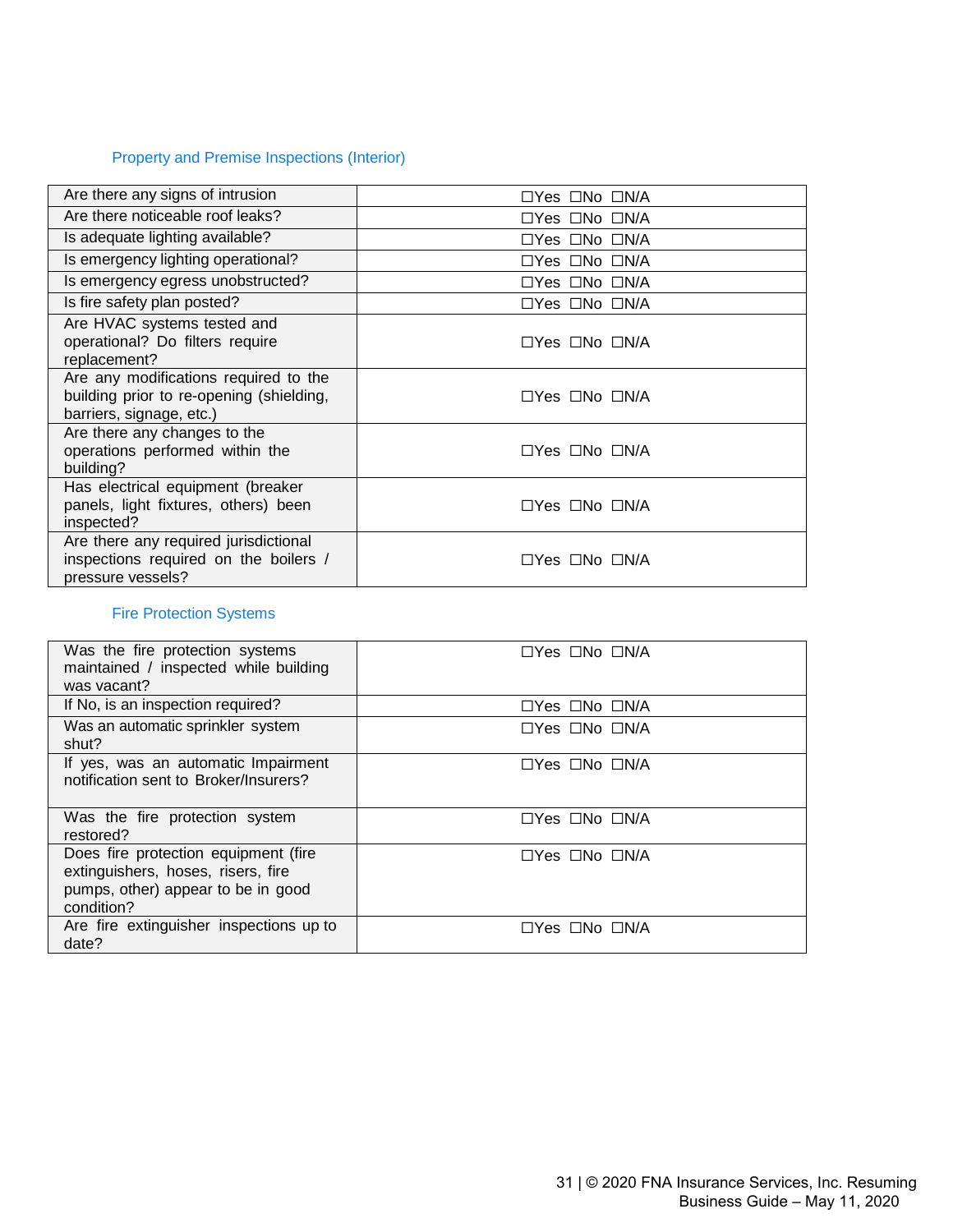# Human Element Programs

| Is the emergency response program up<br>to date?                                                  | $\Box$ Yes $\Box$ No $\Box$ N/A |
|---------------------------------------------------------------------------------------------------|---------------------------------|
| Is the fire safety plan up to date?                                                               | $\Box$ Yes $\Box$ No $\Box$ N/A |
| Are employees trained on smoking<br>policy / locations?                                           | $\Box$ Yes $\Box$ No $\Box$ N/A |
| Does emergency egress plan require<br>social distancing requirements?                             | $\Box$ Yes $\Box$ No $\Box$ N/A |
| If elevators on site, are there provisions<br>for social distancing?                              | $\Box$ Yes $\Box$ No $\Box$ N/A |
| Contractor management program<br>revision (amendment) to review social<br>distancing requirement? | $\Box$ Yes $\Box$ No $\Box$ N/A |
| New ways (e.g. video) to review<br>maintenance issues?                                            | $\Box$ Yes $\Box$ No $\Box$ N/A |
| Review permissible<br>occupancy<br>requirements?                                                  | $\Box$ Yes $\Box$ No $\Box$ N/A |

# **Training**

| Have all personnel been retrained<br>with the safe<br>operation<br>procedures including equipment<br>operation following an extended<br>shut down or idle period? | $\Box$ Yes $\Box$ No $\Box$ N/A |
|-------------------------------------------------------------------------------------------------------------------------------------------------------------------|---------------------------------|
| Have newly hired employees been<br>trained with the company safety<br>policy and operation procedures?                                                            | $\Box$ Yes $\Box$ No $\Box$ N/A |
| Have all personnel involved with<br>Hot Works been retrained with the<br>company Hot Work Policy?                                                                 | □Yes □No □N/A                   |
| Have necessary maintenance<br>employees been retrained with the<br>automatic sprinkler impairment<br>procedures?                                                  | $\Box$ Yes $\Box$ No $\Box$ N/A |
| Have all employees be trained<br>with the<br>new<br>Emergency<br>Response Plan?                                                                                   | $\Box$ Yes $\Box$ No $\Box$ N/A |